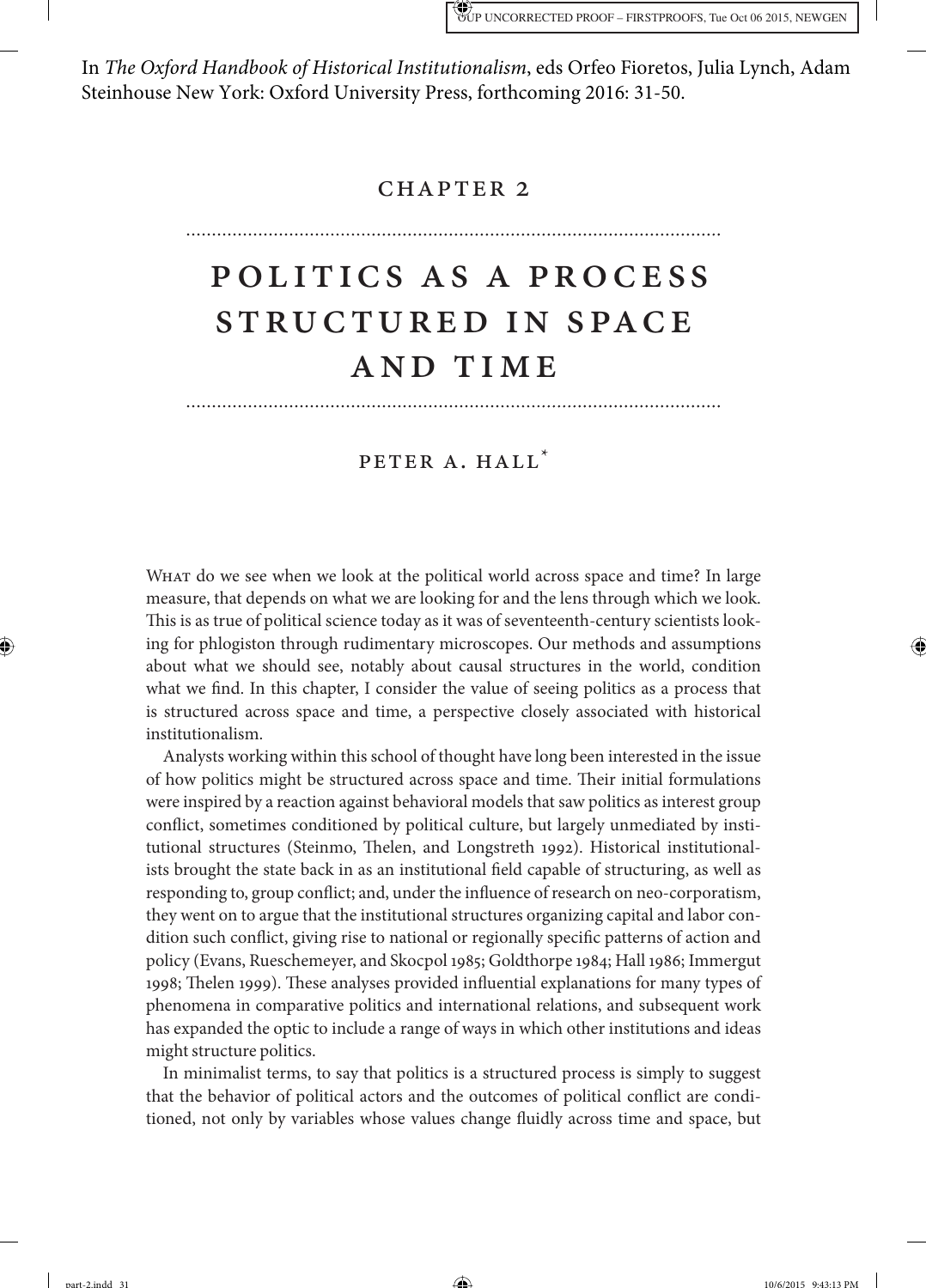also by factors that are relatively stable for discrete periods and often divergent across cases. Thus, it highlights certain kinds of context effects (Falleti and Lynch 2009; Goertz 1994). To take such an approach means embracing models of the polity that acknowledge the impact on political action of the social, economic, and political structures in which actors are embedded at a particular time or place and considering how events not only affect the immediate outcome of interest but also restructure the institutional or ideological setting in ways that condition outcomes in later periods of time. One of the principal contributions of historical institutionalism has been to draw our attention to the structural dimensions of political analysis.

 In this chapter I outline the limitations of alternative views of politics and consider what it means to see politics as a process structured across space and time with an emphasis both on macro-structures and on the micro-foundations of such an approach. I then take up one of the principal dilemmas generated by such a perspective, which has been thrown into sharp relief by a second wave of work in historical institutionalism, namely, the problem of explaining how institutions that are to some extent plastic can nonetheless contribute to the structuring of the political world. The chapter closes with some overarching conclusions about the importance of looking for patterns in politics.

### **The Alternative View**

 Many features of political science today militate against seeing politics as a structured process. In the study of comparative politics, for instance, an alternative posture is encouraged by the popularity of panel-based estimation techniques with cross-national and time-series components. Such techniques are appealing because they allow for statistical estimations in cross-national settings where the relevant number of country cases is small. However, these estimation techniques encourage assumptions about the structure of causal relations that militate against seeing politics as a process that is structured by context effects specific to particular places or by various kinds of syncopation in time. That is because those techniques imply unit homogeneity, namely, that, *ceteris paribus* , a change of the same magnitude in the independent variable will produce the same change in the dependent variable in all cases, and that the most relevant *ceteris* are indeed *paribus* , namely all the factors impinging on both the outcome and the explanatory variables have been fully specified in the estimation.

Although a limited number of period and interaction effects can be included in such estimations, in practice, they rarely are. It is difficult, for instance, to include the impact of institutions that are stable over long periods of time or interaction effects operating in some periods but not others. Thus, as they are typically used, these techniques imply a political world in which outcomes are driven by a relatively small set of causal factors operating largely independently of one another and with consistent causal force across space and time. Their popularity promotes images of the polity as a homogenous plane, without historical texture, in which ancillary institutional or ideological developments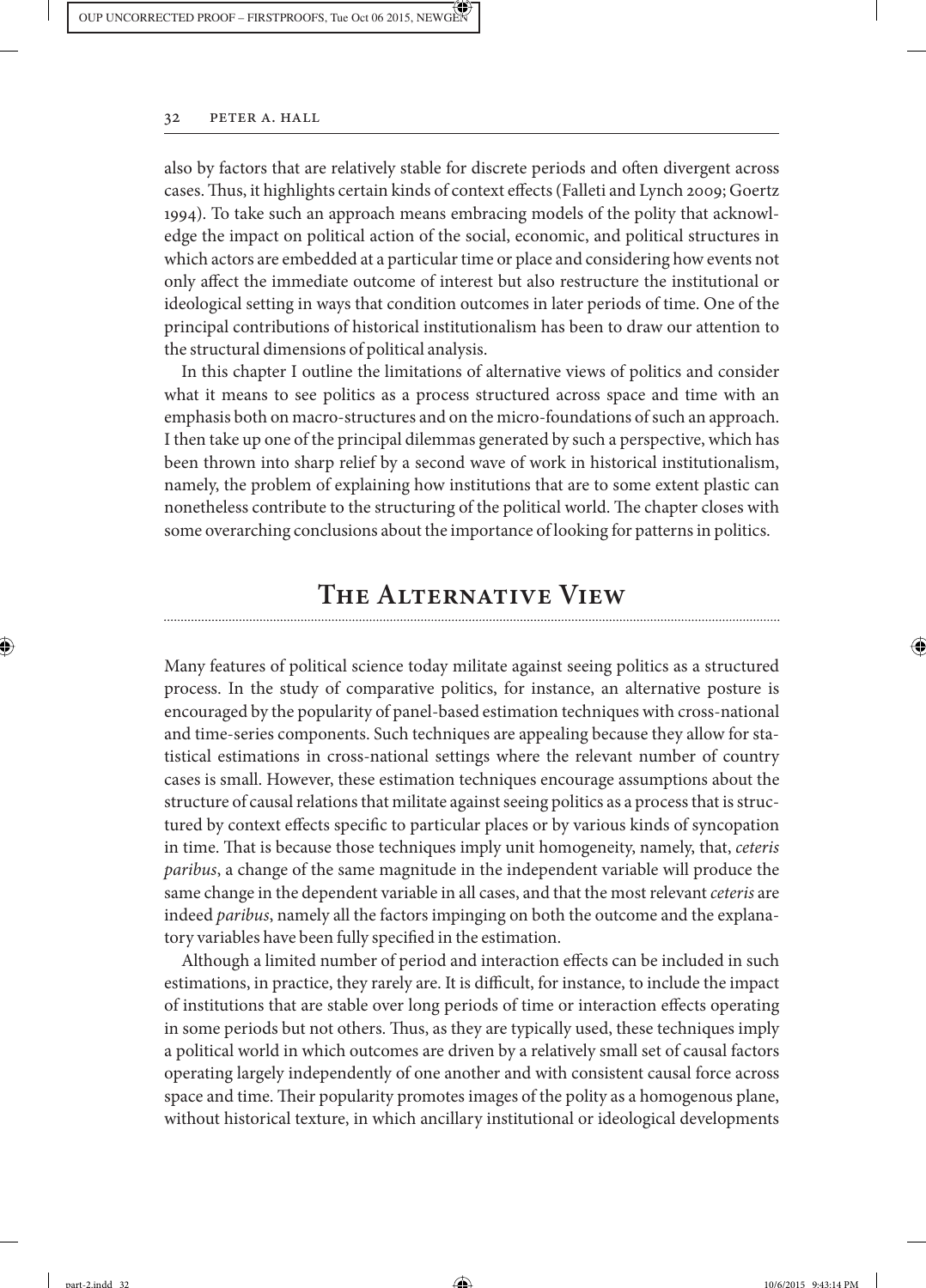are relatively unimportant and the fundamental determinants of political action are broadly universal in form.

 For example, studies that ask whether levels of social spending are driven by the partisan complexion of government often construe political parties as actors with a consistent identity over time. Some assume that all political parties on the left or right of the political spectrum can be treated as equivalent units regardless of the country or context in which they operate. Social democracy is often seen as a homogenous force operating in the same way across space and time (Brady et al. 2003). Similar assumptions are made about important economic factors, such as levels of economic openness. The usual presumption is that a given increase in exposure to trade has the same effect on redistribution in 1966, say, as it does in 2006 and equivalent impact regardless of the country in which it is occurring. $<sup>1</sup>$ </sup>

 In some instances, these are defensible assumptions, but they militate against investigation into the context effects that structure the impact of a variable in particular places or times; and they neglect the possibility that the most important impact of a key economic or political event may derive, not from its immediate effects on the outcome of interest, but from they ways in which it restructures the institutional or ideological setting, thereby affecting outcomes in later periods of time. The seminal work of Pierson (2004) draws our attention to this point.

 To take a simple illustration, suppose we are interested in the impact of a shift from Conservative to Labour governance on British social or economic policy. We might assess that by calculating the average effects of a shift in governance based on the values taken by indicators for these policies under Labour and Conservative governments throughout the post-war period. For some purposes, that may be useful. But, as the person who is drowning in a river that averages three feet deep soon realizes, such observations hide as much as they reveal. Will that technique generate adequate explanations for what a Labour government does when it takes office in 1945 as compared with one taking office in 1997? In principle, this approach assumes they will do roughly the same thing. In fact, the policies of those two Labour governments were radically different because of variation in key features of historical context, including the ideological frameworks and institutional practices current at each juncture. How well do we understand the impact of Labour governance without taking such factors into account?

 In this regard, it is instructive to compare how contemporary analyses treat the impact of changes in the international economy on levels of public spending with Cameron's (1978) analysis of such issues. Many recent studies look for annual changes in spending in response to annual changes in international capital flows or exposure to trade—often to conform to the requirements of panel-based estimations (Garrett 1995; Alderson and Nielsen 2002). We can question whether the lag-structure in such specifications models even the immediate effects of economic integration in plausible terms (Iversen and Cusack 2000). However, these models also neglect the possibility that the most important consequences of economic openness may flow from its structural effects on the economic or institutional environment that show up only over the long term. For instance, Cameron argues that the principal effect on public spending of increasing international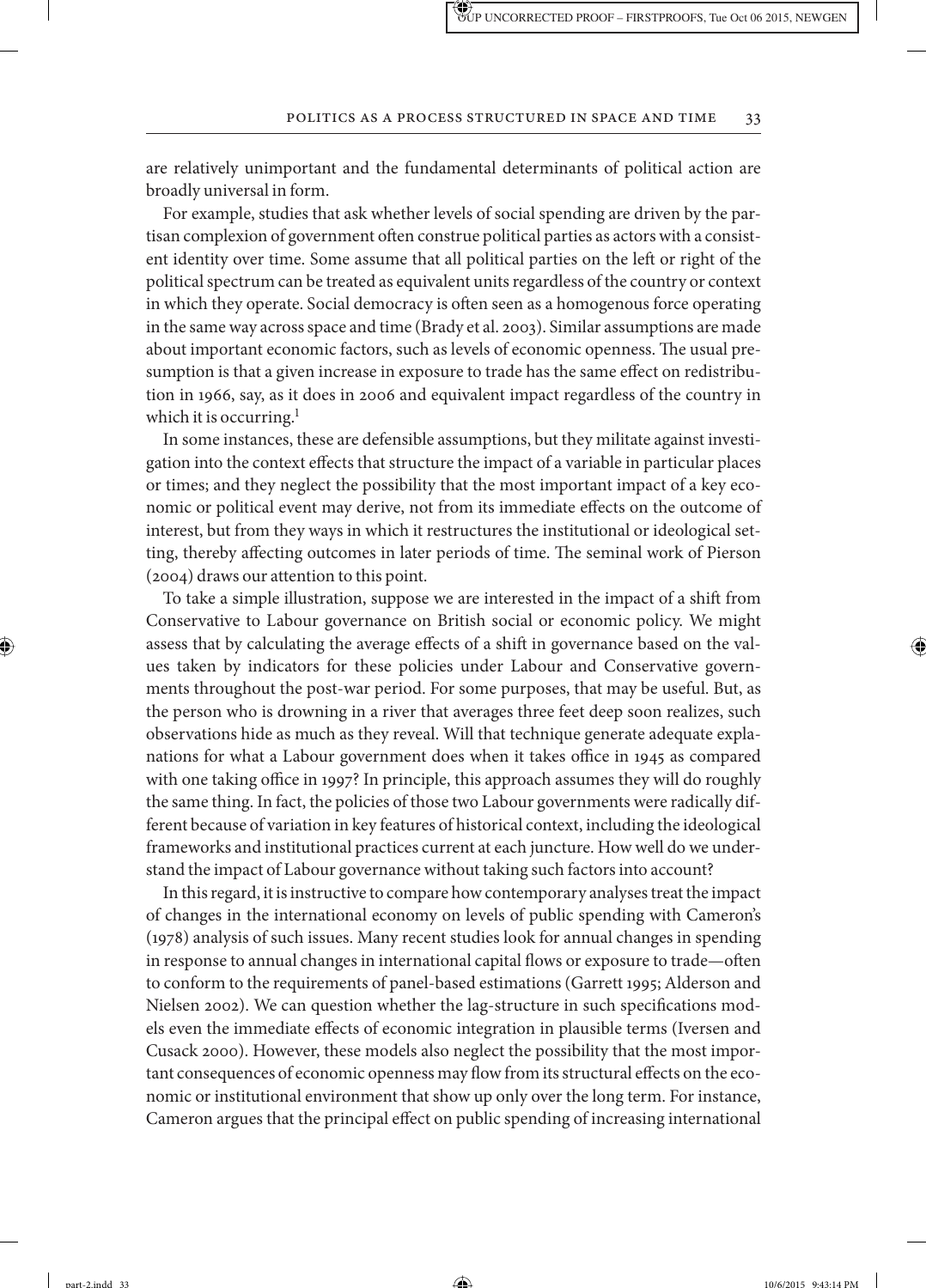economic integration at the turn of the twentieth century operated via the ways in which it altered the structure of the political economy. He argues that integration fostered forms of industrial concentration, which encouraged the development of more powerful trade unions and employers associations, thereby encouraging a neo-corporatist politics favorable to the expansion of public spending in subsequent decades (see also Katzenstein 1985).

 Cameron's analysis may not be correct in all respects, but it reveals types of causal paths missed by studies that do not consider how economic or political developments shift the basic structures within which political contestation takes place (Pierson 2004). In the contemporary literature, politics is often presented as a process driven by small sets of variables of timeless importance operating relatively independently of each other and with the same effect regardless of historical context. There is some value in looking for such "portable truths" that apply, in principle, across all times and places (Campbell 1975; Przeworski and Teune 1970). But there is also a case for approaching politics as a field structured across space and time.

## **SEEING POLITICS AS A STRUCTURED Process**

 What does it mean to view politics as a process structured across space and time? Seeing politics as a structured process entails operating from models of the polity that acknowledge the most important social, economic, and political structures in which actors are embedded, the interaction effects generated by these structures, and the corresponding variation across space and time to which such effects give rise. These models do not give up the aspiration to generality central to social science, but emphasize the importance of securing *effective* generalizations, namely, ones that incorporate relevant interaction effects into assessments of the impact of the explanatory variables and specify with care the scope conditions relevant to the analysis, defined partly in terms of the presence of such structural factors.

The broader literature in comparative politics already provides evidence that politics is structured *across space* , by types of welfare states and varieties of capitalism (Esping-Andersen 1990; Hall and Soskice 2001; Amable 2003). Th e power resources approach to redistribution, for instance, sees class relations as structural features of a polity that evolve to structure politics differently across countries (O'Connor and Olsen 1998). There is also widespread recognition that politics is structured *across time*. It is now widely accepted, for instance, that the politics of social policy has been different in the post-industrial era than it was in the industrial era (Iversen and Wren 1998; Pierson 2001). It is but a short step from such observations to the acknowledgment that, when social democratic parties move into government, the results may be different in 1997 than they were in 1945. There is a case for inquiring more deeply into how such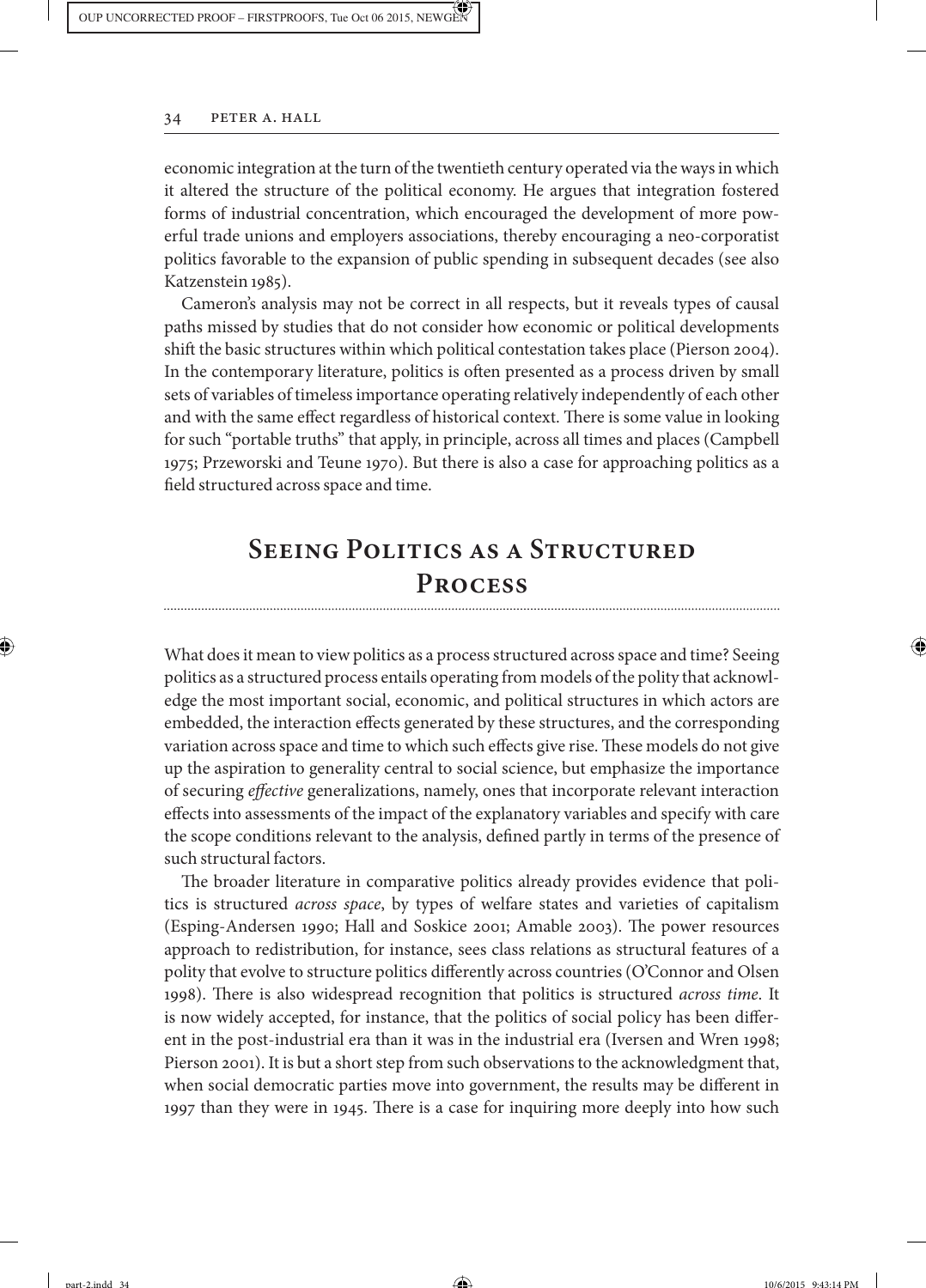structures shift over time. As Pierson (2004) has noted, we miss much of what explains political outcomes if we do not take into account these "big, slow-moving processes."

 When considering how politics might be structured, at issue are, not only the macro-structures of politics, but the adequacy of the micro-foundations we employ. One of the most prevalent approaches in political science adopts what might be described as a Schumpeterian set of micro-foundations. From this perspective, political actors are seen as atomistic and calculating individuals, endowed with certain resources, but connected to others mainly by strategic interaction driven by efforts to coordinate so as to secure more resources. Models built on such assumptions can be highly revealing, especially about the ways in which institutions condition coordination (Shepsle 2006).

However, as economists now recognize, the assumptions of such a model fly in the face of a century of empirical findings in psychology, anthropology, and sociology (Elster 2007). Although riven by debates, those disciplines are united on at least one point. They all see human beings, not as atomistic individuals connected only by strategic interaction, but as relational actors deeply connected to one another by social networks, organizational structures, common practices, and shared meaning systems, which influence them in multifaceted ways (Hall and Lamont 2013).

 To accept the import of this point, we do not have to adopt the view of Foucault (1970) that the actors themselves are constituted by such structures or Althusser's (1971) contention that actors are subjects of ideology because it is ideology that allows them to be acting subjects (Clemens and Cook 1999). It would be a step forward to observe that the ideas common to a community of discourse are likely to influence how an actor interprets the proposals she receives, much as the particular set of political parties she is offered influences her strategic calculations about which one to support. To see political actors as relational actors implies *ipso facto* , that their actions cannot be explained without reference to multiple dimensions of the relations in which they are embedded. Although scholars have developed sophisticated formulations about such structures, ranging from Marxian concepts of class (Giddens 1973; Parkin 1974) to Bourdieu's (1977) theories of practice, virtually all such formulations refer to three constitutive elements of the connections between actors. These are institutional practices, shared cognitive frameworks, and network relations.

Institutional practices can be defined as regularized routines with a rule-like quality in the sense that the actors expect the practices to be observed (Hall and Thelen 2009, 9). Institutions connect actors because they reflect and depend on mutual expectations. They may be formal, if codified by the relevant authorities, or informal, which is to say observed by mutual agreement. They may, but need not, be backed by sanctions. So defined, this category encompasses a wide variety of institutions, ranging from those associated with marriage to those regulating wage bargaining. The core point is that actors do not wander aimlessly in the world. They negotiate their way through the transactions of each day by means of institutional practices. Therefore, we cannot explain their actions without reference to these practices.

Shared cognitive frameworks are sets of ideas with implications for action. They may be normative, thereby carrying prescriptive power, or cognitive, in the sense that they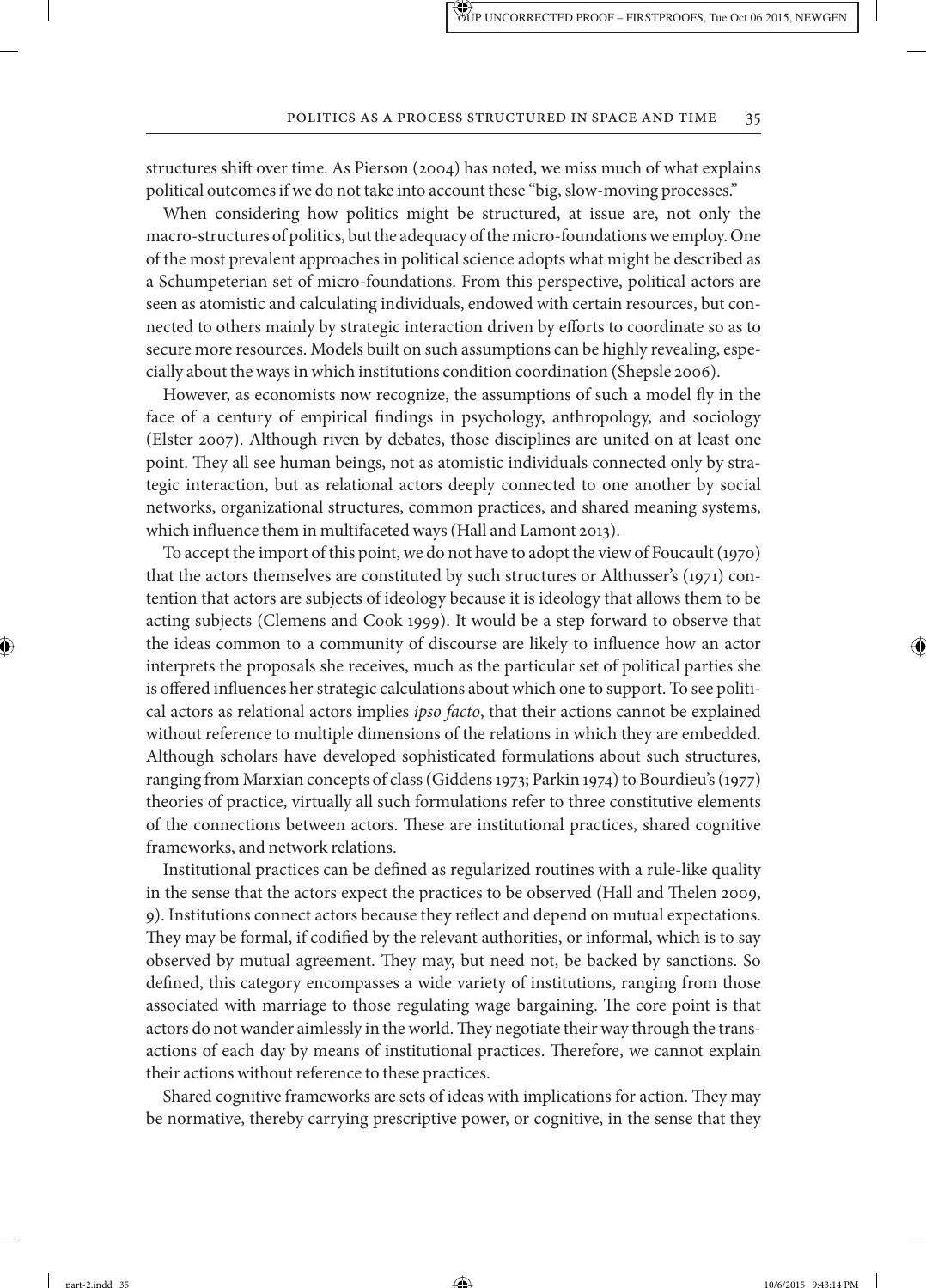describe how various features of the world work. Goldstein and Keohane (1993) distinguish between *worldviews* composed of the conceptual building blocks of possibility, *principled beliefs,* specifying what is right and wrong, and *causal beliefs* describing how effects follow from causes. These frameworks are reflected in symbolic representations and shared narratives as well as other forms of discourse. They condition collective as well as individual action in realms as diverse as those of environmental movements and international monetary policymaking (Bouchard 2003; Poletta 2006; McNamara 1999).

 Network relations are composed of the ties people have to others by virtue of regular contact or communication with them. These relations may be informal or organized by sets of rules. Thus, I include organizations under this rubric as well as networks in which interaction is more informal. Multiple dimensions of network relations condition their impact, including the number and character of their members, the frequency of contact between them, the depth and content of mutual knowledge such contacts convey, and the density or location of their nodes of interaction (Scott 1988; Wellman and Berkowitz 2006). Networks condition capacities for collective as well as individual action in many spheres ranging from the management of childcare to the coordination of international regulation (Eberlein and Newman 2008; Padgett and Powell 2012)

 Although these three elements of social relations are conceptually separate, it should be apparent that their social force often derives from how they operate in tandem. Network relations are often consequential because of the cognitive frameworks they promote (Emirbayer and Goodwin 1994). What organizations induce people to do is dependent on the institutional practices they endorse (Meyer and Rowan 1977). By specifying the understandings that make mutual expectations possible, cognitive frameworks provide crucial underpinning for institutional practices (Chwe 2003). All three of these elements *structure* the interactions people have with each other, creating order out of behavior that might otherwise be shapeless or chaotic.

 Just *how* these elements structure action is, of course, an issue at the heart of all perspectives on politics as a structured process. My objective is not to resolve that problem but to argue it deserves a central place in the problematics of political science. Politics should be approached with sensitivity to the multifaceted ways in which individuals are connected to one another. All too often, analysts fasten on one feature of the structures in which actors are embedded without regard for the ways in which other such features may be mediating its effects. Where the objective is to illustrate how one facet of such structures conditions action, this approach may be helpful. But, when the goal is to explain an important outcome, such as levels of inequality across nations or the policies that address it, where multiple structural effects are likely to be operating in tandem, to emphasize one without considering others may be misleading.

The value of seeing politics as thickly, rather than thinly, structured can be seen in the leverage it offers over issues of preference formation, a crucial topic in political science (Katznelson and Weingast 2007). Influenced by Schumpeterian models, political scientists often think of actors' preferences in binary terms. That is to say, actors are said to have a set of *fundamental preferences* generally seen as universal, such as preferences for more income or power, plus a set of *strategic preferences* over the choices they have to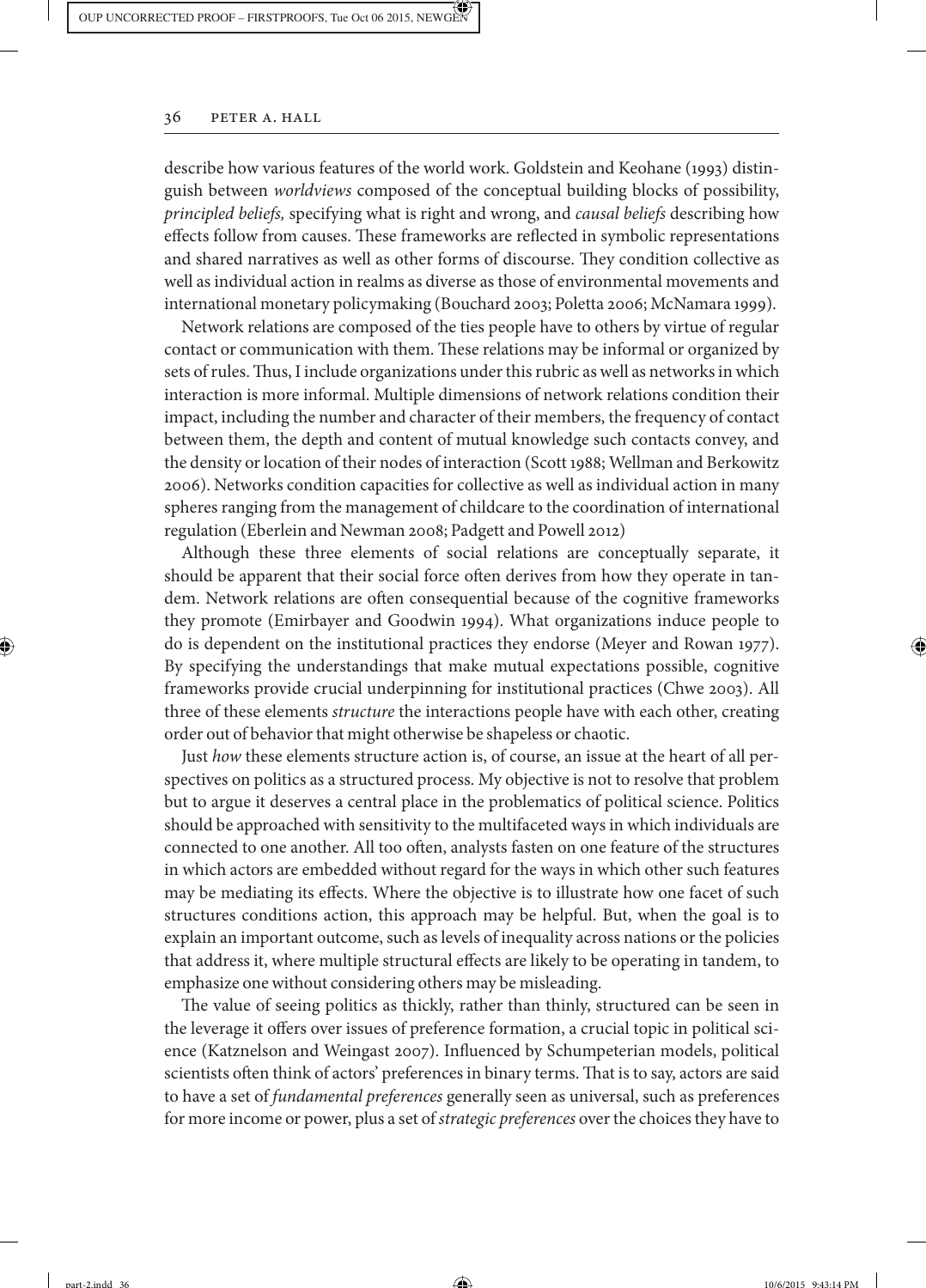make in any given situation.<sup>2</sup> Strategic preferences are usually said to be conditioned by the ways in which the institutional setting supports cooperation in contexts of strategic interaction. This formulation has generated revealing analyses about some of the ways in which institutions condition action. However, there is an increasingly obvious terrain between fundamental and strategic preferences, in which a good deal of preference formation takes place that is not well explained by such models. We understand reasonably well why an actor interested in increasing his income, who believes that a particular party program will do so, might vote for one party rather than another given a particular set of electoral rules. But current formulations do not tell us much about why that actor gives priority to increasing his income or why s/he believes one party is more likely to do so; yet those judgments are also crucial to the decision to choose one party over another.

Thus, we can advance our understanding of preference formation by incorporating more of the structural dimensions of politics into the analysis. Instead of assuming actors with narrow material interests that arise unambiguously from the world, we might posit actors with multiple goals, reflected in multivariate preference functions, who attach weights to each of those goals in the context of a decision situation. The process whereby those weights are attached can then be modeled as a function of salient features of the institutional, ideological or social context in which the actor is situated (Hall 2009). The preferences of workers over unemployment benefit schemes, for instance, may vary with the skill structures of national production regimes, and the positions taken by parties toward social security reform may be affected by their knowledge of foreign experience with such schemes (Iversen and Soskice 2001; Weyland 2008; Linos 2013). Cognitive frameworks popular in specific times and places can explain why an actor thinks one party program is more likely than another to advance his interests (Jacobs 2010; Berman 2001; McNamara 1999). We still have much to learn about how these dimensions of social relations impinge on such judgments. To do so, however, we have to begin from models of politics as a process structured in more ways than simple coordination models allow.

These observations are especially important to cross-national inquiry because nation-states generate distinctive institutional and ideological fields that persist over long periods of time. The institutional practices, cognitive frameworks and network relations characteristic of a country constitute something like its *social ecology*. This term implies that distinctive outcomes are often generated by *interaction* among various elements of social relations and the durability of some elements may depend on the presence of others. Absent an appropriate set of cognitive frameworks, for instance, it may be difficult to sustain certain types of institutions (Streeck 2009).

 In short, in order to understand cross-national or regional variation in macro-outcomes, such as levels of inequality, redistribution, state intervention, social cohesion or democratic stability, there is a strong case for moving beyond explanations that turn on two or three dispositive variables toward analyses focused on the social ecologies of countries and how they are built. These analyses need not be abstruse or ornate. Their defining feature would be an effort to describe how politics is structured in each locality, attentive to how institutional practices, cognitive frameworks and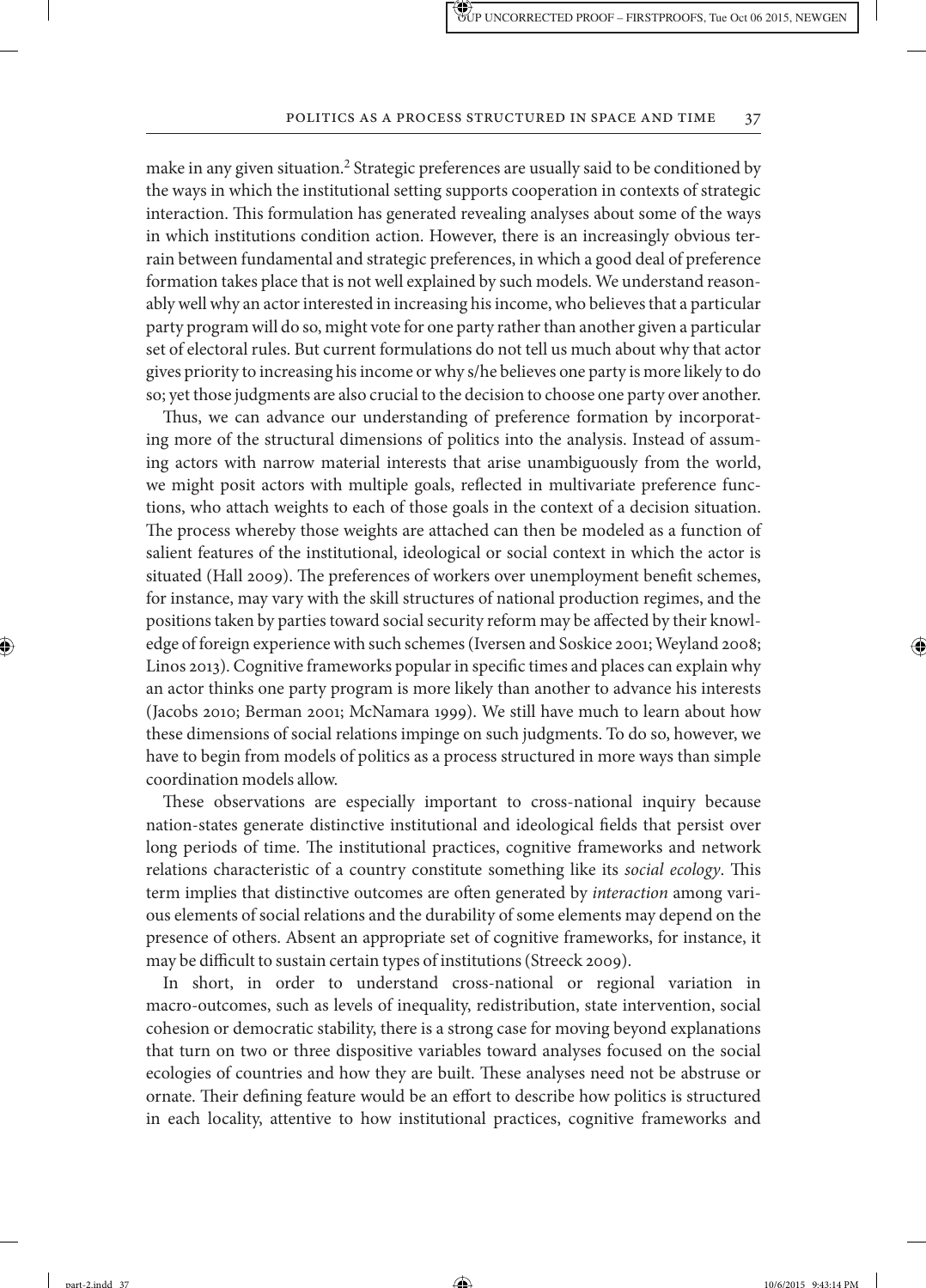network relations interact. There are already some models for how that type of inquiry can enhance our understanding of comparative politics (Katznelson and Zollberg 1986; Pontusson 1988) and international relations (Fioretos 2011; Krotz and Schild 2013).

### **Politics Structured in Time**

 Of course, politics is structured not only in space but in time (Pierson 2004). By this, I mean that some outcomes may be more likely in some kinds of temporal contexts than in others and similar causal factors may have more impact in some periods than in others. There are at least two senses in which politics might be said to be structured in time.

The first emphasizes the distinctiveness of specific historical periods that follows from variation across them in the social ecology of political relations. At specific moments in time, politics may be structured by distinctive complexes of institutions, social networks or cognitive templates. The causal factors driving social policy, for instance, may differ from one era to another. This proposition calls into question images of politics as a seamless terrain in which variables operate with consistent force regardless of historical context and draws our attention to period effects.

 However, there is a second sense in which politics may be structured over time, which puts less emphasis on the historical specificity of a given period and more on the general distinctions that can be drawn between different types of historical periods. Here the issue is whether history should be seen as a constant flux or as a syncopated process divided into different eras marked, for instance, by their relative openness to institutional or ideological change. Such distinctions are important because the kinds of causal factors driving politics might vary across each type of period.

 Historical institutionalists have developed a number of formulations to describe how politics is structured over time. The two most influential are built on concepts of critical junctures and path dependence. Following Krasner's (1984) argument that politics reflects a "punctuated equilibrium," many scholars adopted the view that history can be divided into moments of critical juncture, when developments largely exogenous to institutions render those institutions more pliable, and intervening periods of stability, when the institutions established at critical junctures structure political outcomes (Collier and Collier 1991; Capoccia and Keleman 2007). To understand processes of institutional change running over longer periods, scholars devised conceptions of path dependence, based on the contention that positive feedback effects arising from the entrenched entitlements, coordination effects or network externalities generated by institutions alter the attractiveness of the options facing political actors profoundly enough to foreclose some paths of political development, while making movement along others more likely (Mahoney 2000; Pierson 2004).

 Over the past decade, however, deeper exploration of how institutions change has yielded a "second wave" of work in historical instituitionalism—exemplified in the collective volumes of Streeck and Thelen (2005) and Mahoney and Thelen (2009). This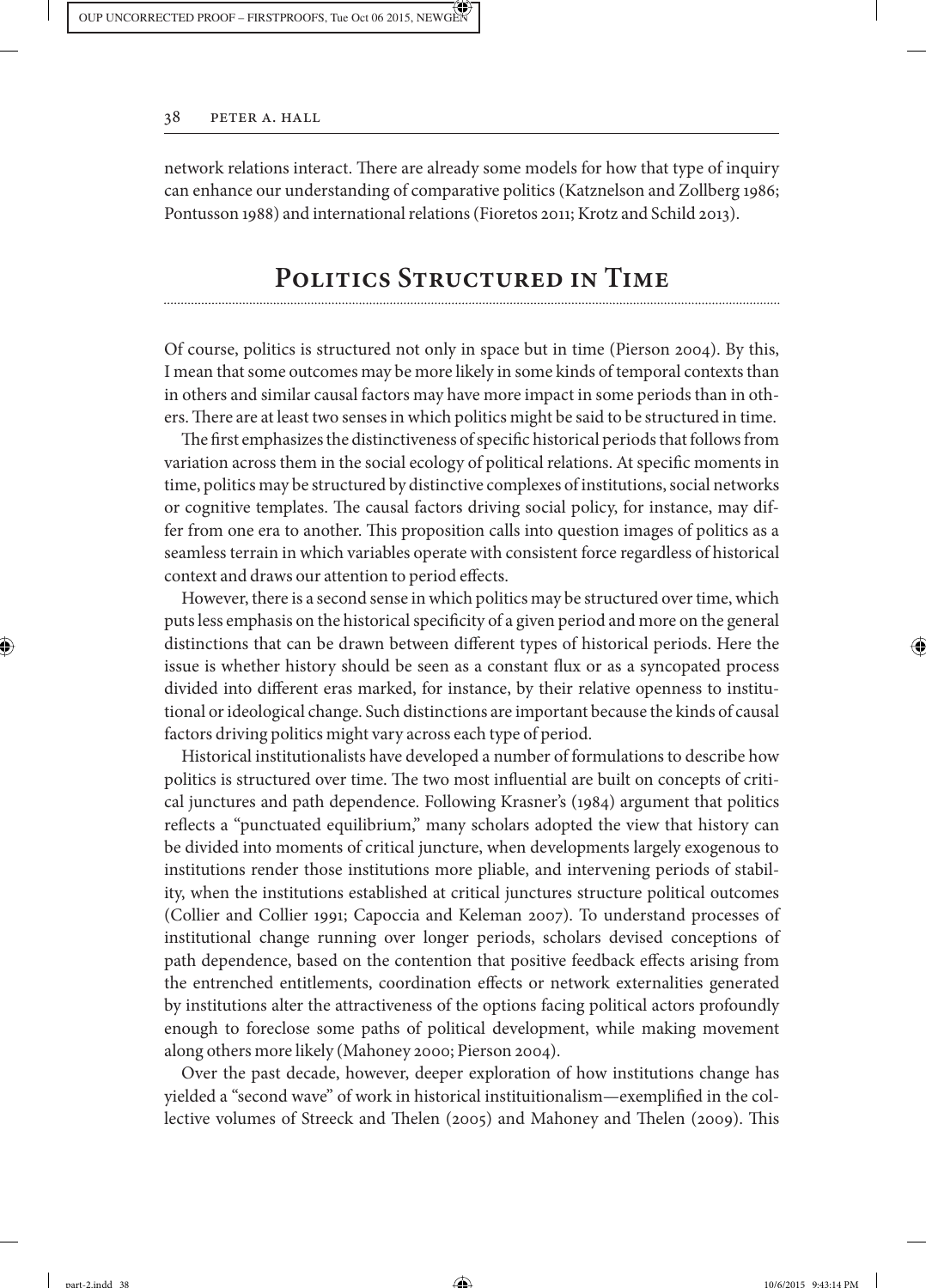second wave has been immensely fruitful. It provides more dynamic analyses of institutions attentive to historical context, generates a host of new propositions about how institutions evolve, and illuminates many of the intricate relationships between institutions and social coalitions. However, this new focus on institutional change has brought historical institutionalists face to face with a paradox: the more attention they devote to the factors that shape institutions, the more they call into question the power of institutions to shape politics (Riker 1980). We might call this the paradox of plasticity.

Three of the formulations advanced with great elegance by Streeck and Thelen (2005) bring this paradox into sharp relief. First, they suggest that institutions should be seen as active objects of political contestation and instruments in the hands of political actors, thereby calling into question the proposition that institutions structure politics in more fundamental ways than an instrument normally would (Streeck and Thelen 2005, 15). Some years ago, Geertz (1964) chastised political scientists for treating ideology in similar terms as a "mask or a weapon" rather than as a constitutive component of action

Second, Streeck and Thelen (2005, 22) observe that there are a multiplicity of institutions in every field, frequently layered on top of another (see also Fligstein and McAdam 2012). Thus, what actors can do is not tightly constrained by the range of available institutions. Instead, actors choose which institutions to use and mold them to their purposes. If institutions are so plentiful and plastic, however, it becomes difficult to understand why they should be seen as factors structuring behavior rather than simply as instruments in the hands of actors whose behavior is driven by something else.

In much the same way, the perspicacious acid of Streeck and Thelen's (2005, 8, 18) analysis dissolves the conceptual frameworks used by earlier institutionalists to understand how politics is structured over time. They take issue with the notion that major institutional changes occur mainly at critical junctures, separated by periods of normal politics, in favor of the view that highly consequential institutional changes often result from incremental steps taken on a continuous basis (see also Palier 2005). This perspective is almost certainly correct, but it gives up the leverage that the critical junctures approach once had over the issue of how to explain when institutions structure conflict and when they are structured by it, leaving us without a clear sense of how politics is structured, if at all, over time.

 As a result, historical institutionalists need to rethink the basis for their longstanding claim that politics is a structured endeavor. They confront a paradox of plasticity. The problem becomes one of explaining how institutions that are to some extent plastic can nonetheless contribute to the structuring of the political world.

### **Institutions and Social Coalitions**

 As I see it, the key to resolving this problem lies in taking seriously another of the central insights in this second wave of historical institutionalism, namely, its insistence on seeing institutions as the product of social coalitions. The core propositions are that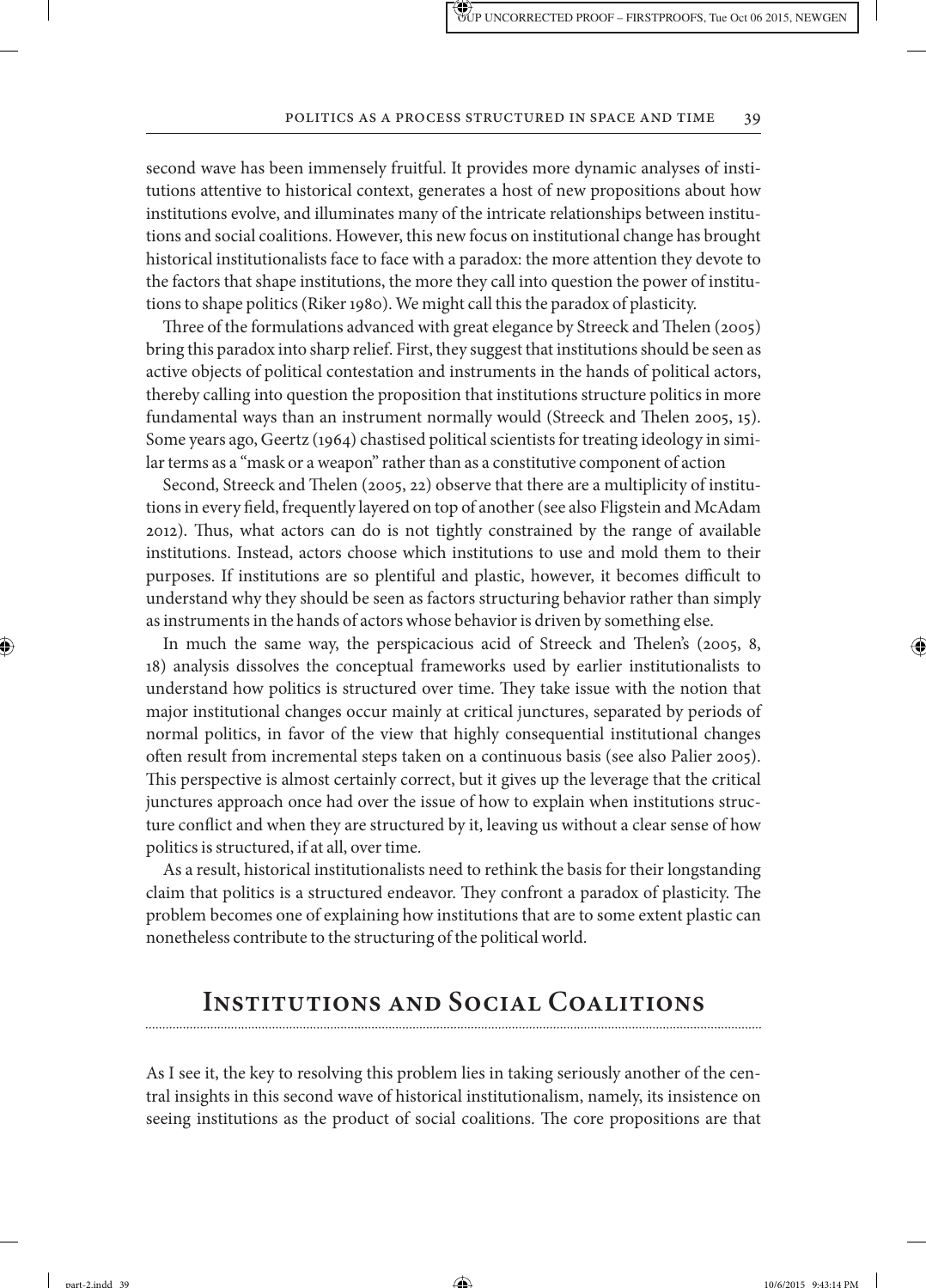institutions are created by social coalitions composed of actors powerful in the relevant arena and persist only as long as they retain an ample supporting coalition, even if the composition of that coalition changes over time. This contention appears in Swenson's  $(2001)$  studies of industrial relations and social policymaking and Thelen's  $(2004)$ path-breaking work on systems for skill formation. A coalitional perspective on institutions may seem uncontroversial. As a statement about the conditions underpinning institutional persistence and change, however, it stands in contrast to prominent alternatives attributing the durability of institutions to taken-for-granted logics of appropriateness or to the equilibrium qualities of institutions that promote coordination (cf. March and Olsen 1989; Calvert 1995; Thelen 2004, ch. 1)

This coalitional perspective directs our attention to the problem of how new social coalitions are formed. Although an old problem in political studies, this is one about which we have relatively few general theories. But careful consideration of it reveals dimensions of politics that address the paradox of plasticity.

 At a basic level, the formation of new coalitions must involve a process in which multiple actors reinterpret their interests in ways that allow them to join together behind a common project and then assemble the power resources necessary to ensure that the views of the coalition are addressed (Offe and Wiesenthal 1986). How do actors reach a new set of views about their interests? To this question, some accounts cite shifts in material circumstances, on the assumption that actors are motivated by perceptions of economic interest that emerge from changes in the material world. Where this is correct, understanding the formation of new coalitions is easy.

 However, as even Karl Marx acknowledged, perceptions of interest rarely arise unambiguously from the world. They emerge from processes of interpretation. Thus, such barebones accounts typically understate the difficulties confronting those who want to form a new coalition sufficiently powerful to implement major institutional changes. In most cases, discontent with existing institutions has to reach certain levels. Actors have to be convinced they should abandon procedures with which they are familiar to enter uncertain territory. They have to develop new interpretations of their circumstances, agree that specific types of reforms are likely to address their problems, find ways of proceeding collectively and assemble the relevant power resources. Sometimes, they have to be persuaded to enter costly contests for power.

 In other words, even within a delimited arena of policymaking, the process whereby a new coalition forms behind important institutional changes is far from mechanical. A wide range of factors have to line up and many of these, including the availability of certain ways of thinking about policy, the presence of particular economic conditions or an increase in the salience of certain issues, will be features of a particular conjuncture rather than durable features of the political setting. To borrow a term from Ragin (1989), the process whereby new coalitions pushing for major institutional changes are formed entails "multiple conjunctural causation"—an image that conforms well to empirical accounts of the processes of coalition formation that produced institutional change in multiple realms, ranging from the reform of health care to the reversal of economic policies (Skocpol 1979; Starr 1984; Immergut 1992; Hall 1993).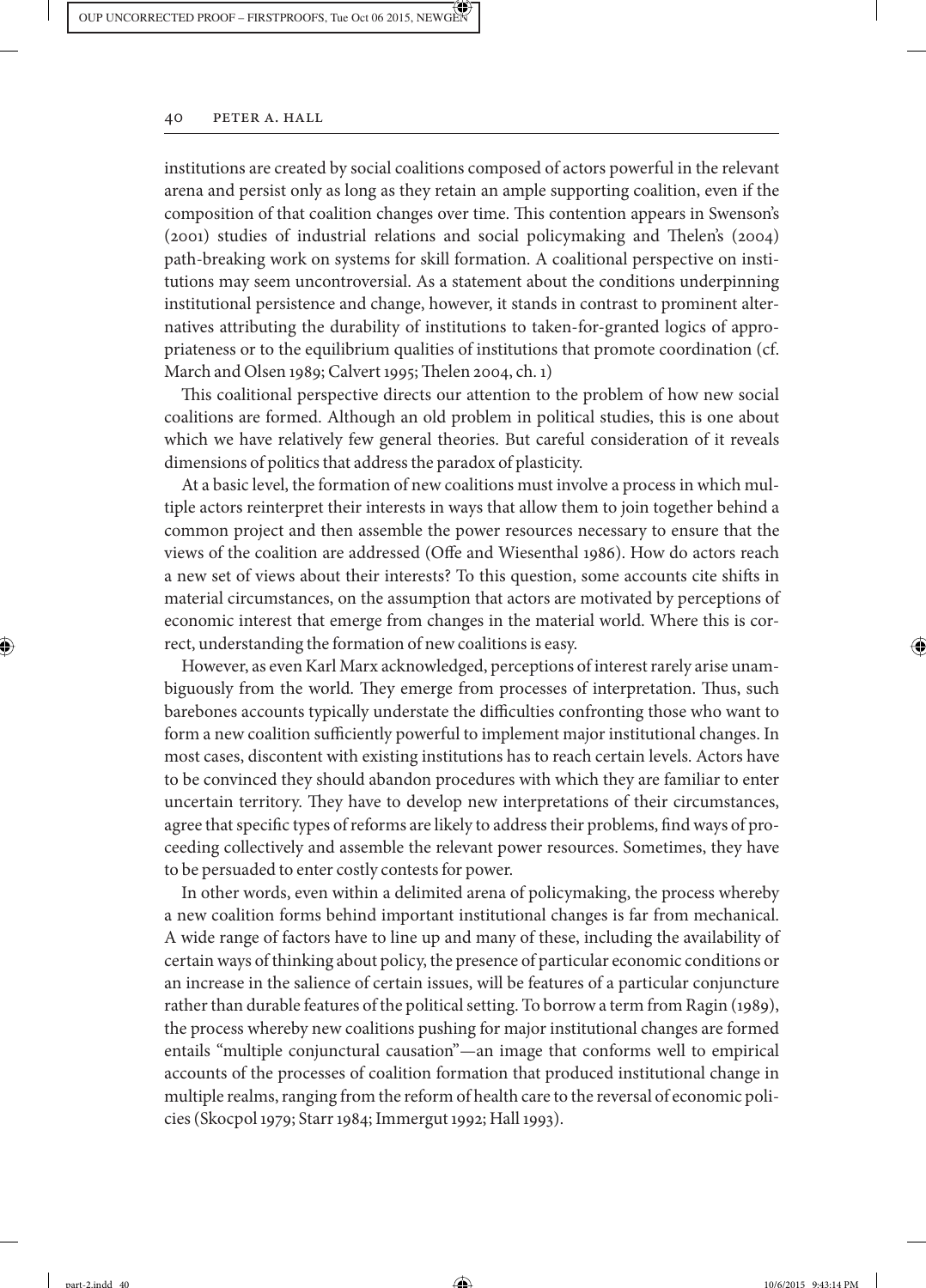Several implications follow from this view of major institutional change as the product of coalition formation in contexts of multiple conjunctural causation. The first is that institutional changes analogous to the episodes of "reform" described by Thelen (2004) are likely to take place in concentrated bursts at particular conjunctures. Small-scale institutional change marked by "defection from below" or "reform from above" may well be continuous in most domains, but major institutional changes are likely to require exceptional circumstances, because change of this magnitude depends on coalitions that are especially difficult to build. They cannot be constructed at all points in time.

The second implication is that conjunctures of major institutional change are likely to be characterized by a particular kind of politics, intrinsically more open than usual and driven by a number of factors not always prominent in the determination of political outcomes. Several scholars have made such observations. Swidler (1986) notes, for instance, that ideology often becomes more important in unsettled moments, when standard "strategies for action" have been discredited. Sewell (2005) sees a role in such contexts for "transformative events" that act as catalysts for the -scale change in worldviews and institutions. Some scholars of American politics have described the politics of "critical realignment" as divergent from those of normal politics (Burnham 1971; cf. Mayhew 2002).

Note that there are some differences between this perspective and older views that associate institutional change with "critical junctures" in which the institutions across multiple spheres change in tandem, as they sometimes do following major wars, revolution or when nation-states are formed. The conjunctures I describe are rarely so "critical" and often limited to a single policy domain. This is not a "big bang" theory suggesting that many political institutions often change together (cf. Orren and Skowronek 2004). It posits conjunctures less sweeping in scope but still transformative in specific domains of politics.

There are some appealing features to this view. There is a robust role for agency in the process, since institutional reform is seen as the product of actors who join together for that purpose, and this approach accommodates the possibility that some actors may be prime movers in coalition formation, while others play supporting roles (Korpi 2006). Moreover, this perspective reveals how the political imagination of a particular era can leave its mark on history, as the institutions that emerge from the worldviews and context for decision-making at a particular conjuncture go on to structure practices in subsequent periods.

This perspective also directs our attention to the ways in which the incremental institutional changes that take place during periods of stability can condition the timing of critical junctures and the course of events during them. As Thelen (2004) has observed, growing discontent with an institution may lead to "defection" from its practices, giving rise to changes in its operation that precipitate a conjuncture of coalition-building on behalf of more concerted reforms. The character of reform at such junctures may also be conditioned by the kinds of incremental institutional change that precede them. Morrison (2011) argues, for instance, that key features of the 1832 British Reform Act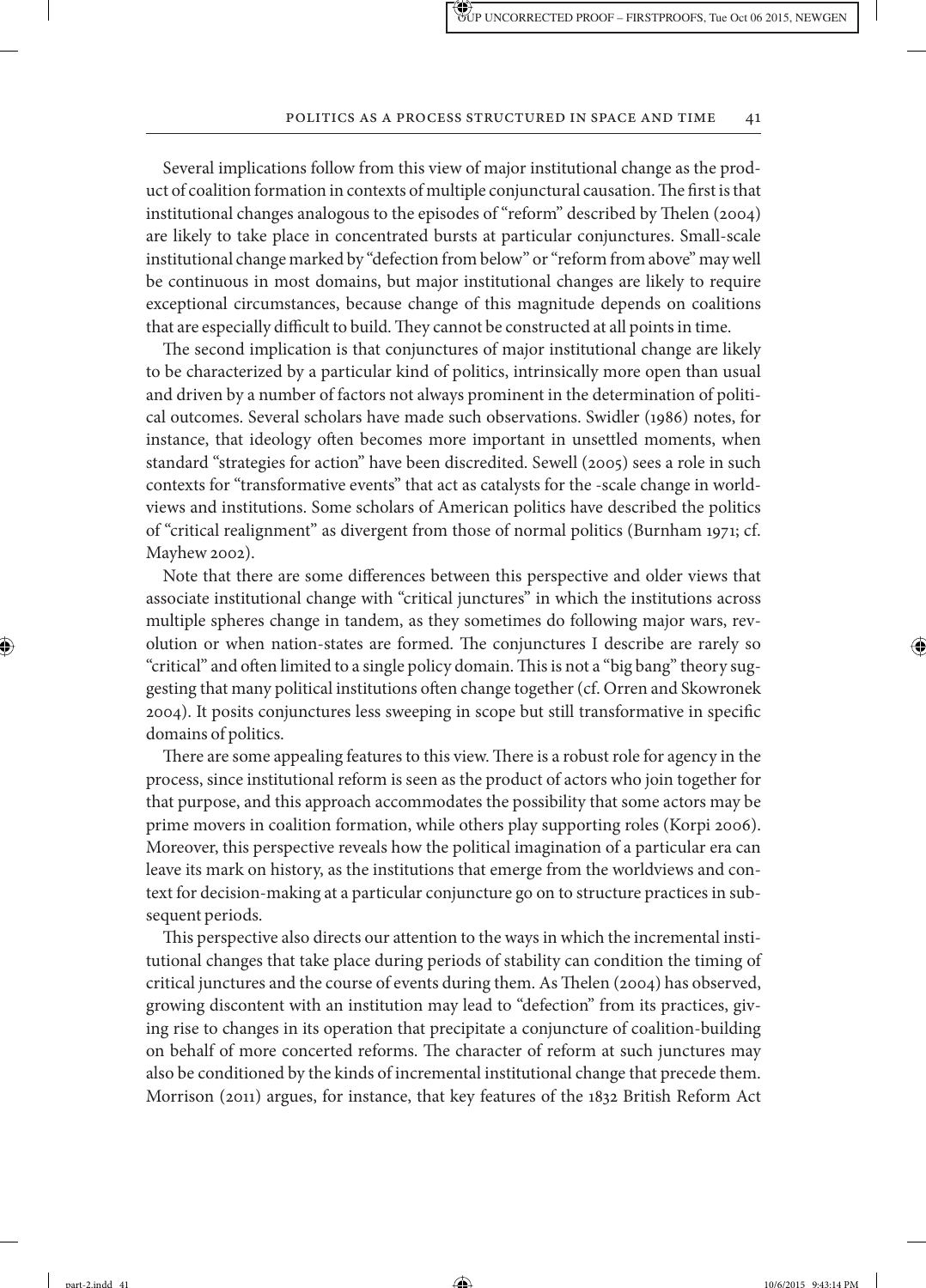were made possible by gradual changes in the institutional arrangements regulating relations between Parliament and the Crown.

 In short, while moving away from the radical disjunctions posited by theories of critical junctures, this perspective still sees history as a syncopated process, divided into conjunctures when concerted efforts are made to put important new institutional frameworks in place and periods in which those frameworks provide a relatively stable structure for politics or policymaking.<sup>3</sup> The timing and pace at which such conjunctures appear will vary across institutional fields, but there is a role for conjuncture in the creation of structures. Moreover, by stressing the coalitional underpinnings of institutions, we lay the groundwork for more nuanced analyses of how the politics of stability conditions what happens during junctures of concerted reform.

### **Explaining Stability**

How, then, are periods of relative institutional stability to be explained? This question takes us back to the paradox of plasticity. If institutions are creatures of coalitions rather than the residues of economic or ideological circumstances, the answer must turn on why the coalition on which an institution depends might remain relatively stable over some period of time. Why might coalitional politics be more orderly in some periods than at others?

That issue, in turn, invites us to consider how institutions and coalitions might be mutually reinforcing. The core point is that, although created by social or political coalitions, many institutions have features that help to consolidate the very coalitions that keep them in place. Indeed, this may be one of the most important ways in which institutions structure politics. Of course, some institutions are more stable than others, and the mechanisms consolidating support can vary across institutional fields; but the literature points to five mechanisms whereby institutions sustain the coalitions on which their own existence depends.

The first is based on the benefits a new set of institutions provides. A social program that confers benefits on a particular class of recipients is the paradigmatic case, although analogous processes pertain to many kinds of taxing, spending, and regulatory regimes. As Pierson (2004) notes, actors may come to see those benefits as entitlements. Thus, the benefits that accrue from an institution and the shifts in worldview about social justice that often accompany them can underpin institutions (Hall 2015). Reinforcing this mechanism is a general feature of human behavior. As Kahneman and Tverseky (1979) report, people are typically more concerned about losing something they already have than about gaining something they do not yet have, even if the latter is of greater value. That helps explain why actors offered another policy promising even larger benefits may not switch their allegiances as often as a simple interest-based calculus might suggest (Fioretos 2011). Mechanisms based on entitlement are likely to operate most powerfully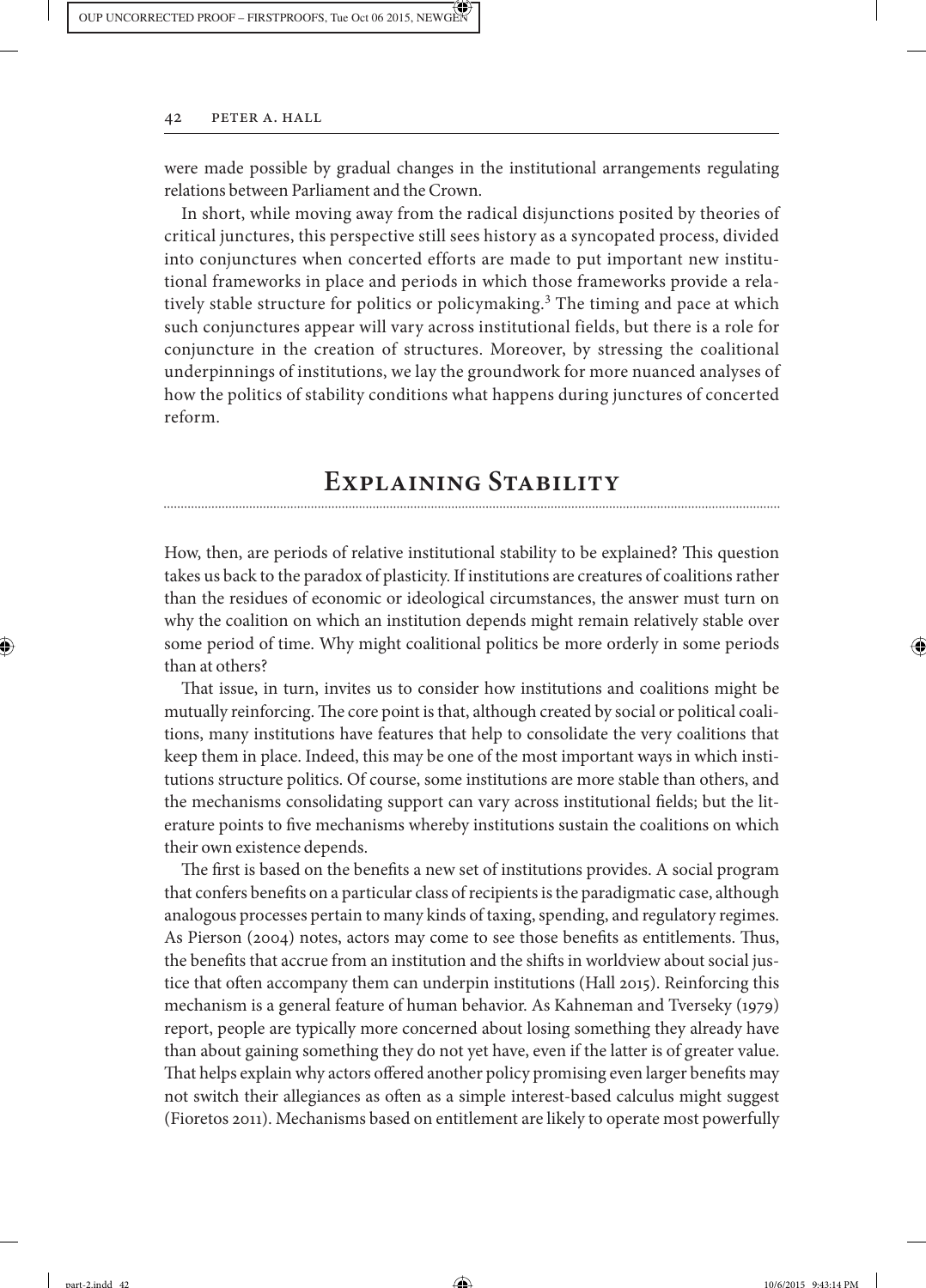in contexts where institutions deliver a substantial set of visible and well-defined benefits.

 A second follows from the levels of uncertainty usually present about what outcomes will flow from institutional reform. Uncertainty in "instrumental beliefs" about what effects will follow from a change of policy may lead actors to hesitate before shifting their support away from existing arrangements whose impact is well known (Goldstein and Keohane 1993). As Shepsle (1989) notes, where the issue is whether to endorse new procedures for making decisions, this "wedge of uncertainty" is likely to be even greater. Even if actors can see an immediate gain from changing those procedures, they can rarely anticipate fully how other matters will be treated under them and thus whether procedural change will benefit them in the long term. Mechanisms based on uncertainty are likely to be especially important to sustaining institutions in technically complex policy areas or where the decision rules that confer power over the allocation of resources are at stake (Blyth 2007).

 A third set of mechanisms turns on how institutions distribute power. As Moe (2005) observes, many institutions do not simply resolve collective action problems—they also distribute power in ways that privilege the social coalition that put them in place (Knight 1992). Institutional arrangements dictating who has jurisdiction over a topic, the composition of agendas, or the decision-rules used to resolve issues can all bias decision-making in directions that privilege the coalition that created those institutions (Marshall and Weingast 1988). Although legislators elected via one set of rules sometimes alter them, they do so rarely and not usually to their own disadvantage. Existing institutions often also limit the power resources available to actors likely to challenge them. Political institutions responsive to the affluent, for instance, may reduce the power of trade unions or alter rules in such a way as to discourage political participation by those on low incomes (Gilens 2012). Mechanisms that distribute power underpin many of the institutions distributing economic resources in society.

As Pierson  $(2004)$  has noted, a fourth set of mechanisms flow from the network or coordination effects generated by institutions. Institutions such as policy regimes often induce actors to make investments in new kinds of assets or behaviors in order to secure the benefits offered by the institution. To take advantage of a regulatory regime, for instance, firms may invest in particular endeavors. Citizens may invest in certain sets of skills to take advantage of available production regimes or adjust their saving for retirement in light of existing tax policies. Where it is costly to change such investments, these actors are likely to provide continuing support for the institutional arrangements that induced them. Mechanisms based on these kinds of coordination effects operate with special force in the political economy, where actors often make substantial investments or resources based on existing regulatory regimes and institutional structures.

A fifth mechanism turns on the potential for institutional complementarities (Hall and Soskice 2001). The level of benefits actors derive from a set of institutions governing some endeavors can depend on the presence of institutions governing other sets of endeavors. In such cases, actors will join a coalition dedicated to changing one set of institutions only if they can anticipate that a successful coalition can also be formed to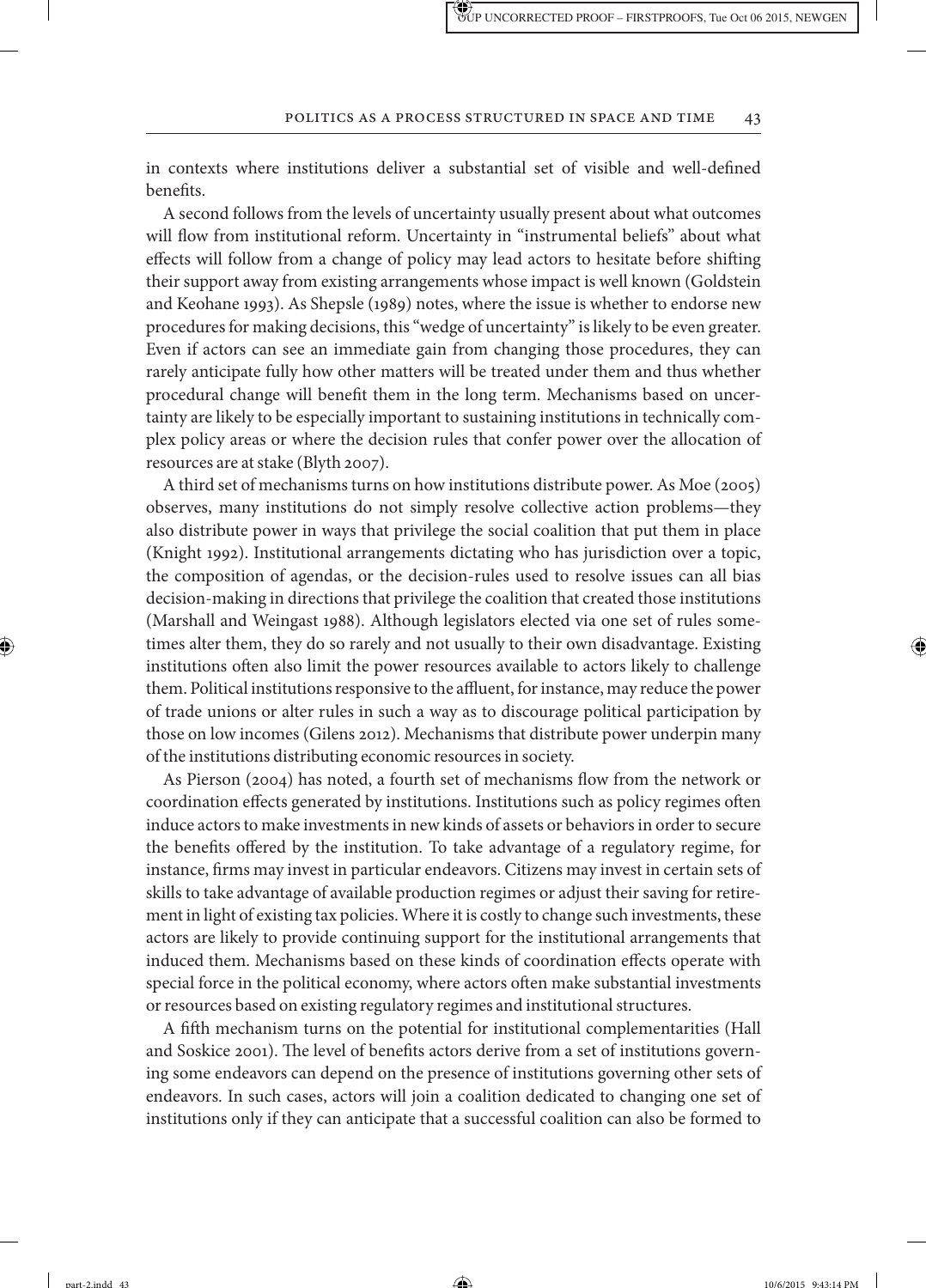make corresponding changes in another institutional arena. Even when that first coalition is feasible, the other may be difficult to construct, either because it entails mobilizing actors without a stake in the first arena or because conditions in other arenas continue to make existing institutions attractive there. Thus, institutional complementarities often act as impediments to institutional reform. This mechanism can be found both in the polity and in the economy. Swenson (2001) argues that institutional arrangements in industrial relations affected the willingness of Swedish and American employers to support reforms to social policy. Goyer (2006) finds that efforts to reform corporate governance in France and Germany turned on variations in the character of labor relations in each country, while Büthe and Mattli (2011) argue that a government's posture toward the institutions governing international standards depends on its domestic institutions for standard-setting.

 In sum, there are a variety of ways in which institutions can consolidate the coalitions on which their existence depends. Together, these mechanisms help to explain why, despite a certain amount of continuous institutional adjustment, it still makes sense to see the political world as one characterized by periods of considerable institutional stability punctuated by conjunctures of more intense contestation and institutional change.

### **Implications for the Study of Politics**

The primary objective of this chapter is to encourage scholars to cultivate a greater sensitivity to the overarching models of politics that lie behind their analyses. Instead of thinking about political explanation as a matter of identifying a short list of variables that might impinge on an outcome, we should also be thinking about how these variables interact with one other within specific contexts to form distinctive patterns of politics across space and time. Rather than treating key features of the institutions, cognitive frameworks, and network relations that structure politics as background factors whose effects wash out across cases, we should take seriously the possibility that they may be conditioning the relevant outcomes.

This perspective does not militate against the use of statistical methods for testing propositions about politics. However, it suggests estimations should be used more creatively with an eye to interaction and period effects. In many instances, it may be useful to move beyond fixed effects estimations toward multilevel hierarchical models and to take care when specifying the time-lags associated with causal factors. The effects of some may show up only over long periods of time, while others may acquire causal force only after they reach certain thresholds (Abbott 1988; Huber and Stephens 2001; Pierson 2004).

 By the same token, we should be cautious about the conclusions that can be drawn from experimental methods. In some instances, such methods allow the analyst to isolate the impact of a key causal factor. But the effects revealed by an experiment occur within a specific situational context that may not generalize to all times and places.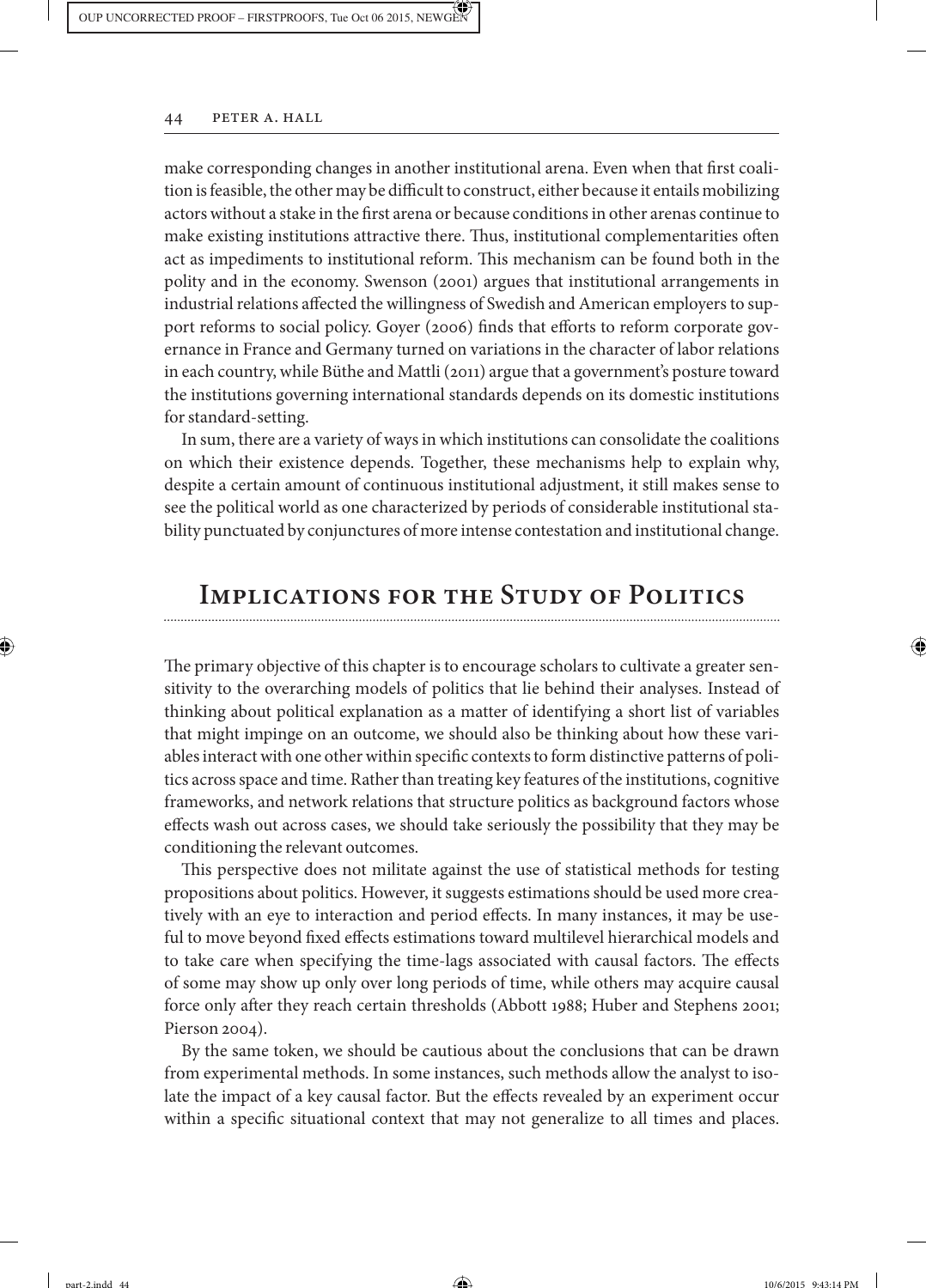Cross-cultural experimentation can sometimes capture contextual effects. However, many kinds of experiments direct our attention away from the macro-level factors structuring politics toward models that ascribe political outcomes to behavioral traits which, when taken as universal determinants of action, tend to read the effects of structural context out of politics (Deaton 2010; Woolcock 2013).

 To understand the syncopation of politics, we also need to think more systematically about the pace at which conjunctures of reform occur and what precipitates them. By moving beyond models focused on critical junctures of very large-scale change, we can consider temporal syncopation of more subtle types. We also know what to look for if we see institutions as the products of social or political coalitions. We should be developing further theories about why coalitions form or break apart and considering why the incremental adjustments that sustain such coalitions occur in some cases but not others. In part, this can be an inquiry about how actors acquire and sustain "strategic capacities."4

 Similarly, it may be possible to discern differences between the types of politics found during periods of relative institutional stability and unsettled conjunctures, based on how the politics of coalition formation varies across each kind of period. That entails developing a longitudinal perspective on issues that are often considered in purely cross-sectional terms (Lieberman 2001; Pierson 2004; Capoccia and Keleman 2007). For this purpose, it can be revealing to look at contemporary politics through the lens of political development. Following Thelen (2004) and Capoccia and Ziblatt (2010), we might see some outcomes as products of the institutional or ideological structures put in place by a succession of episodes, which appear, not as blips on the radar screen of history, but as moments when the political imagination of particular times and places is etched into longer-term processes of political development.

 In short, to see politics as a process structured across space and time brings history back into political science, as an active process unfolding over time rather than simply as the terrain on which to find another set of cases (Pierson 2004; Katznelson 2003; Haydu 1998). This perspective does not mean political scientists have to become historians. The search is still for fruitful generalizations, notably about the factors conditioning the formation of coalitions and institutional or ideological development. However, the result can be deeper and more realistic models of politics.

### **NOTES**

 \* An earlier version of this chapter was presented to the 2010 Annual Meeting of the American Political Science Association. It is influenced by the work of Paul Pierson, Kathleen Thelen, Bruce Morrison, Daniel Ziblatt, Frieda Fuchs, Thomas Ertman, and William Sewell, to whom I am grateful for intellectual companionship over many years. For helpful comments, I thank Marius Busemeyer, Charlotte Cavaillé, Orfeo Fioretos, Hans-Jürgen Puhle, and Wolfgang Streeck. The CIFAR Successful Societies Program and a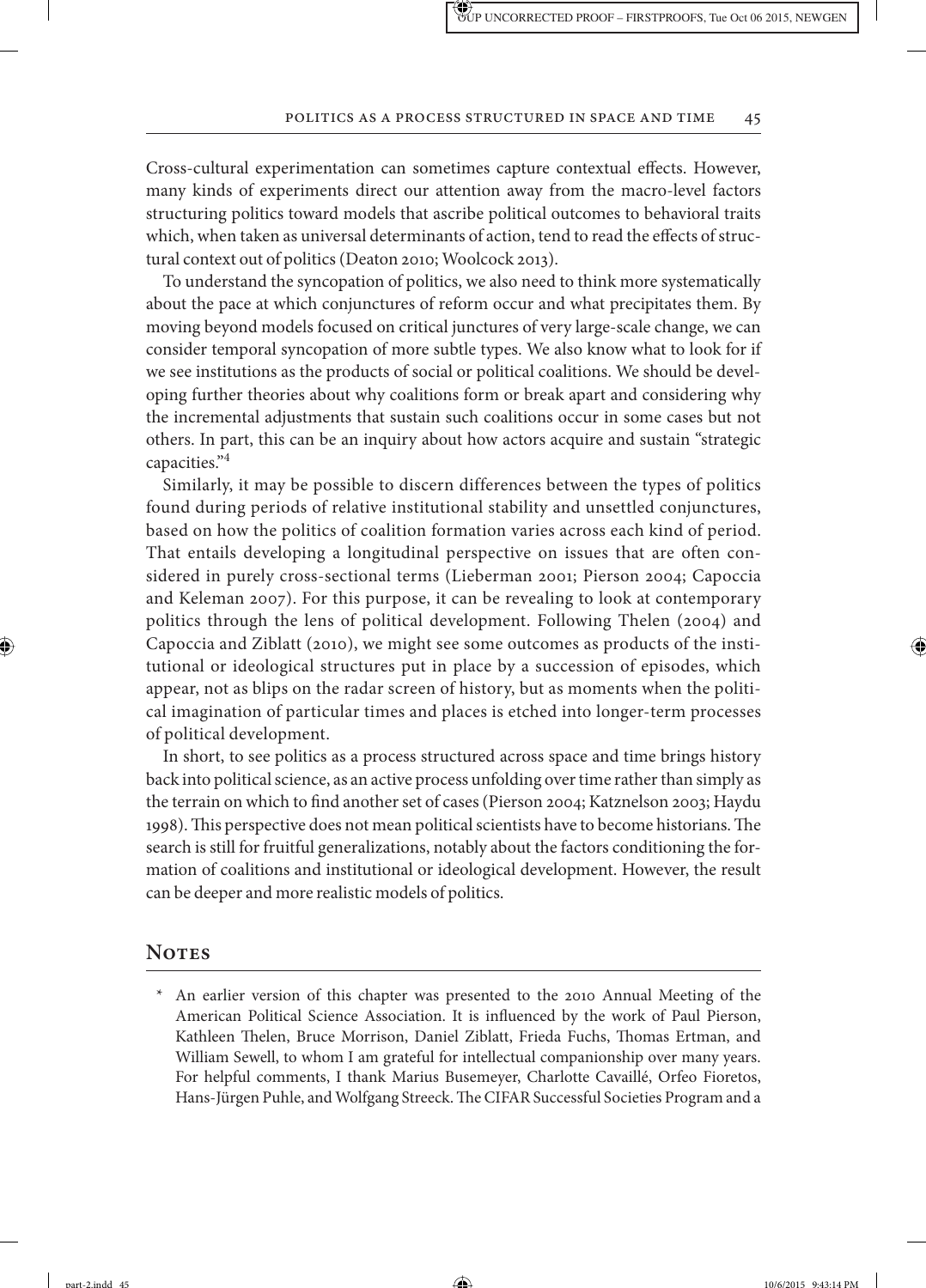World Politics Fellowship at Princeton University provided support while this chapter was written.

- 1. Whether such effects are consistent over time can be assessed using conventional statistical techniques, but often they are not. Fixed effects specifications can control for the impact of country-specifi c factors on the outcome, but do not automatically evaluate the impact of country-specific factors on the impact of other causal variables.
- 2. In principle, actors can be endowed with other kinds of fundamental preferences, including ones that are not material, but, in practice, relatively few political scientists assume such preferences.
- 3. Note that a conjuncture is defined here by the effort to assemble a new coalition behind major institutional reforms as compared to views that define a conjuncture as "a period of significant change" (Collier and Collier 1991, 29).
- 4. David Soskice has long emphasized the importance of "strategic capacity" in such contexts.

### **References**

Abbott, Andrew. 1988. "Transcending Linear Reality." *Sociological Theory* 6 (2): 169-186.

- Alderson, Arthur , Arthur S. , and Francois Nielsen . 2002 . "Globalization and the Great U-Turn: Income Inequality Trends in 16 OECD Countries." *American Journal of Sociology* 107: 1244-1299.
- Althusser, Louis. 1971. *Essays on Ideology*. London: Verso.
- Amable, Bruno. 2003. *The Diversity of Modern Capitalism*. Oxford: Oxford University Press.
- Berman, Sheri. 2001 . "Ideas, Norms and Culture in Political Analysis." *Comparative Politics* 33  $(2)$ : 231–250.
- Blyth, Mark. 2007 . "Beyond the Usual Suspects: Ideas, Uncertainty and Building Institutional Orders." *International Studies Quarterly* 51 (4): 761–777.
- Bouchard, Gerard. 2003. Raison et Contradiction: Le Mythe au Secours de la Pensée. Quebec: Editions Nota Bene/Cefan.

Bourdieu, Pierre. 1977. *Outline of a Theory of Practice*. Cambridge: Cambridge University Press.

- Brady, David, Evelyne Huber, Stephanie Mollwer, Francois Nielsen, and John D. Stephens. 2003 . "Distribution and Redistribution in Postindustrial Democracies." *World Politics* 55  $(2)$ : 193-228.
- Burnham, Walter Dean. 1971. *Critical Elections and the Mainsprings of American Politics*. New York: Norton.
- Büthe, Tim and Walter Mattli. 2011. *The New Global Rulers: The Privatization of Regulation in the World Economy*. Princeton, NJ: Princeton University Press.
- Calvert, Randall. 1995 . "Rational Actors, Equilibrium and Institutions." In *Explaining Social Institutions*, ed. Jack Knight and Iai Sened. Ann Arbor: University of Michigan Press, 57-94.
- Cameron, David. 1978. "The Expansion of the Public Economy: A Comparative Analysis." *American Political Science Review* 72 (December): 1243–1261 .
- Campbell, Donald C. 1975 . "Degrees of Freedom and the Case Study." *Comparative Political Studies* 8 (2): 178–193.
- Capoccia, Giovanni and Daniel R. Keleman. 2007. "The Study of Critical Junctures: Theory, Narrrative and Counterfactuals in Historical Institutionalism." *World Politics* 59 (3): 341-369.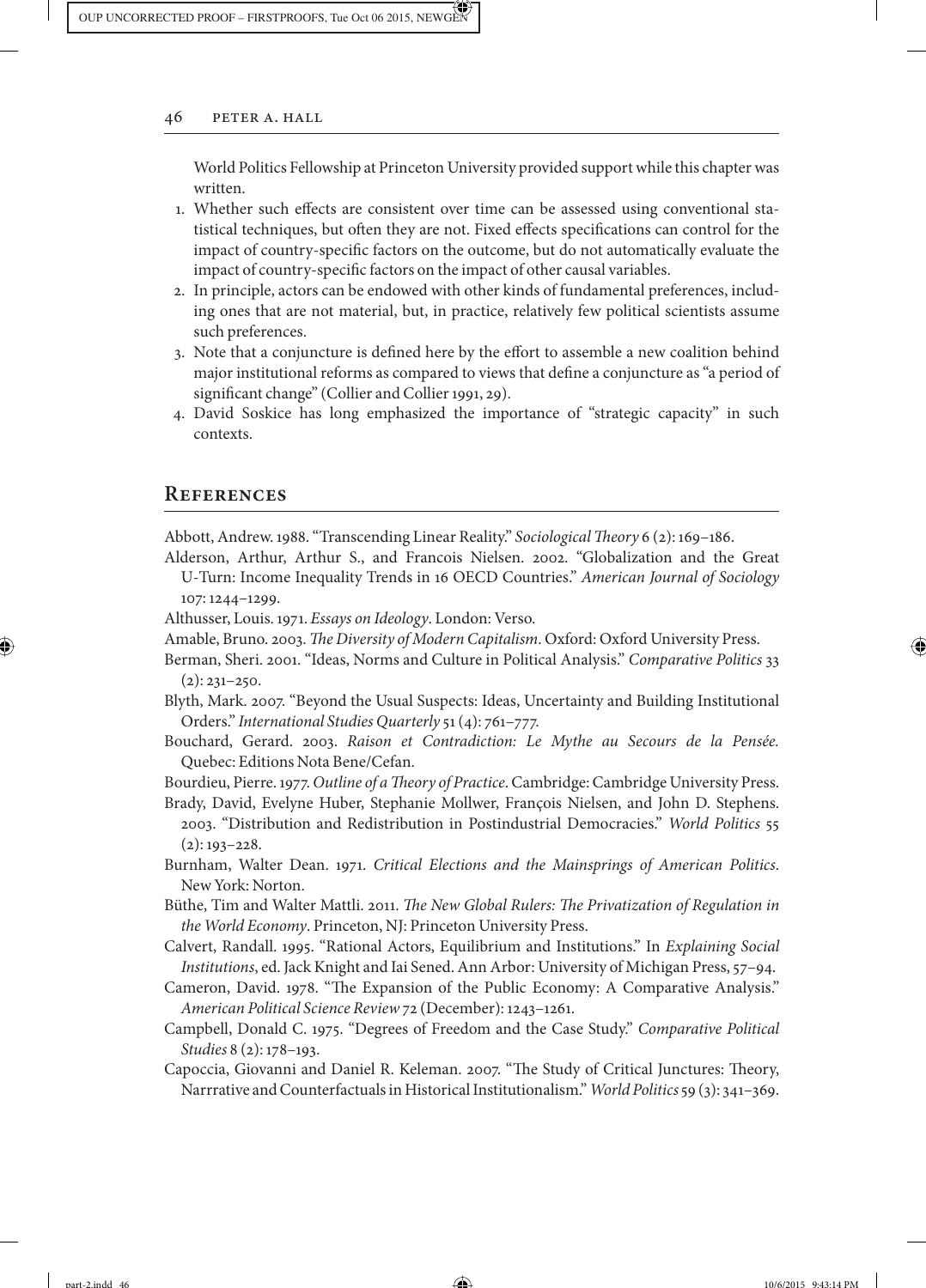- Capoccia, Giovani and Daniel Ziblatt. 2010. "The Historical Turn in Democratization Studies: A New Research Program and Evidence from Europe." *Comparative Political Studies*  $43(8-9): 931-968.$
- Chwe, Michael Suk-Young. 2003 . *Rational Ritual: Culture, Coordination and Common*  Knowledge. Princeton, NJ: Princeton University Press.
- Clemens, Elizabeth S. and James M. Cook . 1999 . "Politics and Institutionalism: Explaining Durability and Change." Annual Review of Sociology 25: 441-466.
- Collier, David and Ruth Berins Collier . 1991 . *Shaping the Political Arena: Critical Junctures, the Labor Movement and Regime Dynamics in Latin America. Princeton, NJ: Princeton* University Press .
- Deaton, Angus. 2010 . "Instruments, Randomization and Learning about Development." Journal of Economic Literature 48: 424-455.
- Eberlein, Burkard and Abraham L. Newman . 2008 . "Escaping the International Governance Dilemma: Incorporated Transgovernmental Networks in the European Union." *Governance*  $21 (1)$ : 25–52.
- Elster, Jon. 2007 . *Explaining Social Behavior: More Nuts and Bolts for the Social Sciences* . New York: Cambridge University Press.
- Emirbayer, Mustafa and Jeff Goodwin. 1994. "Network Analysis, Culture and the Problem of Agency." American Journal of Sociology 99 (6): 1411-1454.
- Esping-Andersen, Gosta, 1990. *Three Worlds of Welfare Capitalism*. Princeton, NJ: Princeton University Press .
- Evans, Peter, Dietrich Rueschemeyer, and Theda Skocpol, eds. 1985. *Bringing the State Back In*. New York: Cambridge University Press.
- Falleti, Tulia G. and Julia F. Lynch . 2009 . "Context and Causal Mechanisms in Political Analysis." *Comparative Political Studies* 42 (9): 1143-1166.
- Fioretos, Orfeo. 2011 . *Creative Reconstructions: Multilateralism and European Varieties of*  Capitalism after 1950. Ithaca, NY: Cornell University Press.
- Fligstein, Neil and Doug McAdam. 2012. *A Theory of Fields*. New York: Oxford University Press. Foucault, Michel. 1970. *The Order of Things*. New York: Pantheon.
- Garrett, Geoffrey. 1995. "Capital Mobility, Trade and the Domestic Politics of Economic Policy." *International Organization* 49 (4): 657-687.

Geertz, Clifford. 1964. *The Interpretation of Cultures*. New York: Basic Books.

- Gilens, Martin. 2012. *Affluence and Influence: Economic Inequality and Political Power in* America. Princeton, NJ: Princeton University Press.
- Goertz, Gary. 1994 . *Contexts of International Politics* . New York : Cambridge University Press .
- Giddens, Anthony. 1973. *The Class Structure of the Advanced Societies*. London: Hutchinson.
- Goldstein, Judith and Robert O. Keohane , 1993 . "Ideas and Foreign Policy: An Analytical Framework." In *Ideas and Foreign Policy* , ed. Judith Goldstein and Robert O. Keohane . Ithaca, NY: Cornell University Press, 3-30.
- Goldthorpe, John, ed. 1984. *Order and Conflict in Contemporary Capitalism: Studies in the Political Economy of Western European Nations*. Oxford: Clarendon Press.
- Goyer, Michel. 2006. "The Transformation of Corporate Governance in France." In *Changing France: The Politics That Markets Make*, ed. Pepper Culpepper, Peter A. Hall, and Bruno Palier. London: Palgrave Macmillan, 80-104.
- Hall, Peter A. 1986. Governing the Economy: The Politics of State Intervention in Britain and France. New York: Oxford University Press.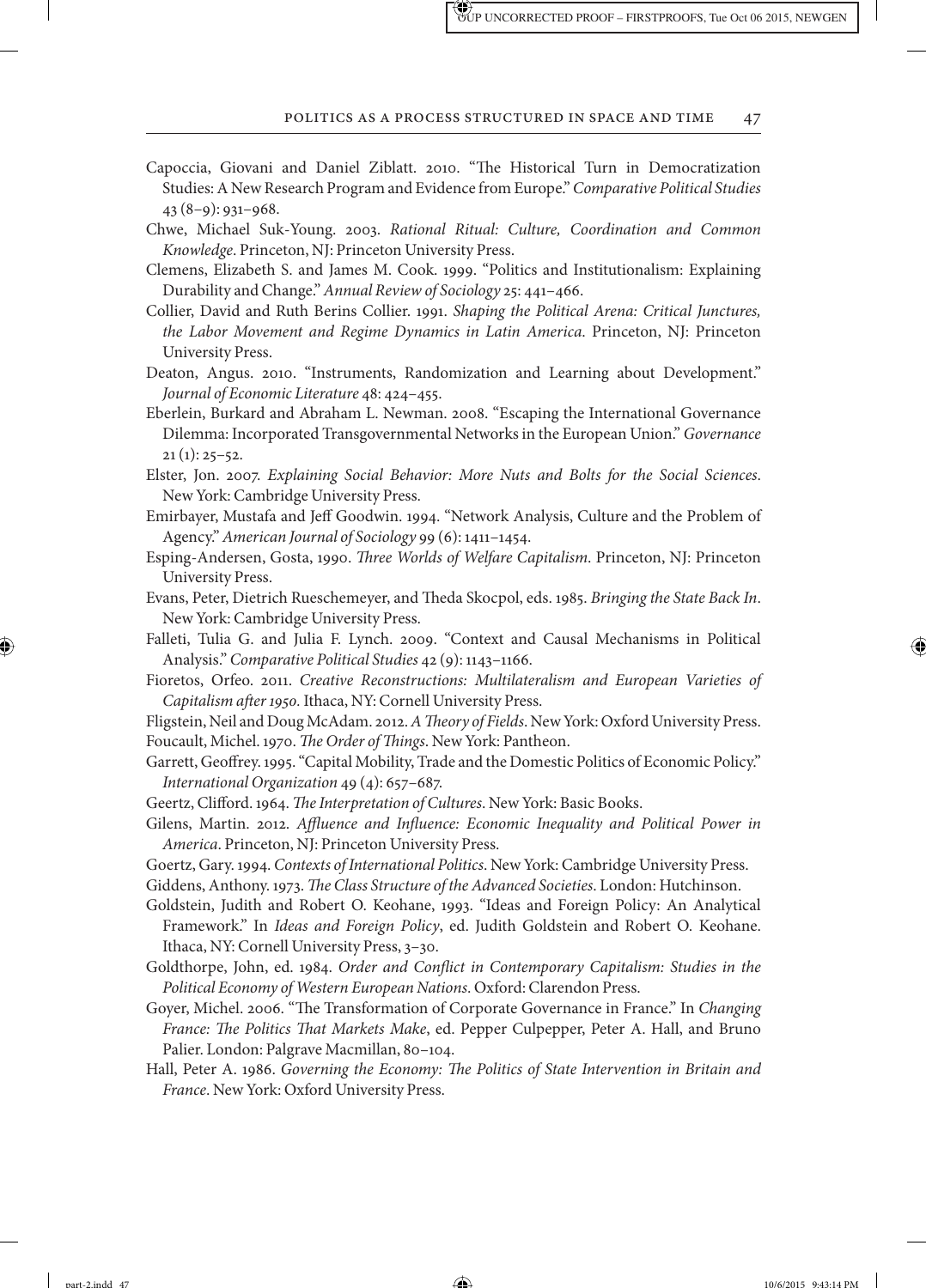- Hall, Peter A. 1993. "Policy Paradigms, Social Learning and the State: The Case of Economic Policy-Making in Britain." *Comparative Politics* 25 (April): 275–296 .
- Hall, Peter A. 2009 . "Historical Institutionalism in Rationalist and Sociological Perspective." In *Explaining Institutional Change*, ed. James Mahoney and Kathleen Thelen. New York: Cambridge University Press, 204-223.
- Hall, Peter A. 2015. "The Political Sources of Social Solidarity." In *Social Solidarity in Diverse Societies* , ed. Keith Banting and Will Kymlicka . Oxford : Oxford University Press (forthcoming).
- Hall, Peter A. and Michèle Lamont. 2013. "Why Social Relations Matter to Politics and Successful Societies." *Annual Review of Political Science* 16 : 49–71 .
- Hall, Peter A. and David Soskice, eds. 2001. *Varieties of Capitalism: The Institutional Foundations of Comparative Advantage* . Oxford : Oxford University Press .
- Hall, Peter A. and Kathleen Thelen. 2009. "Institutional Change in Varieties of Capitalism." *Socio-Economic Review* 7: 7-34
- Haydu, Jeffrey. 1998. "Making Use of the Past: Time Periods as Cases to Compare and as Sequences of Problem-Solving." *American Journal of Sociology* 104: 339–371.
- Huber, Evelyne and John D. Stephens . 2001 . *Development and Crisis of the Welfare State: Parties and Policies in Global Markets* . Chicago : University of Chicago Press .
- Immergut, Ellen. 1992 . *Health Politics: Interests and Institutions in Western Europe* . New York: Cambridge University Press.
- Immergut, Ellen. 1998. "The Theoretical Core of the New Institutionalism." *Politics and Society*  $26 (1): 5-34.$
- Iversen, Torben and Thomas Cusack. 2000. "The Causes of Welfare State Expansion: Deindustrialization or Globalization." *World Politics* 52: 313-349.
- Iversen, Torben and David Soskice. 2001. "An Asset Theory of Social Policy Preferences." *American Political Science Review* 95 ( 4 ): 875–893 .
- Iversen, Torben and Anne Wren. 1998. "Equality, Employment and Budgetary Restraint." *World Politics* 50 (July): 507–546 .
- Jacobs, Alan. 2010 . "How Do Ideas Matter? Mental Models and Attention in German Pension Politics." *Comparative Political Studies* 42 (2): 252–279.
- Kahneman, Daniel and Amos Tversky. 1979. "Prospect Theory: An Analysis of Decision under Risk." *Econometrica* 47 : 263–291 .
- Katzenstein, Peter. 1985 . *Small States in World Markets: Industrial Policy in Europe* . Ithaca, NY: Cornell University Press.
- Katznelson, Ira. 2003. "Periodization and Preferences: Reflections on Purposive Action in Comparative Historical Social Science." In *Comparative Historical Analysis in the Social Sciences* , ed. James Mahoney and Dietrich Ruschemeyer . New York : Cambridge University Press, 270–301.
- Katznelson, Ira and Barry R. Weingast, eds. 2007. Preferences and Situations: Points of *Intersection between Historical and Rational Choice Institutionalism*. New York: Russell Sage Foundation.
- Katznelson, Ira and Aristide Zollberg, eds. 1986. Working Class Formation. Princeton, NJ: Princeton University Press.
- Knight, Jack S. 1992. *Institutions and Social Conflict*. New York: Cambridge University Press.
- Korpi, Walter. 2006 . "Power Resources and Employer-Centered Approaches in Explanations of Welfare States and Varieties of Capitalism: Protagonists, Consenters and Antagonists." *World Politics* 58 (January): 167–206 .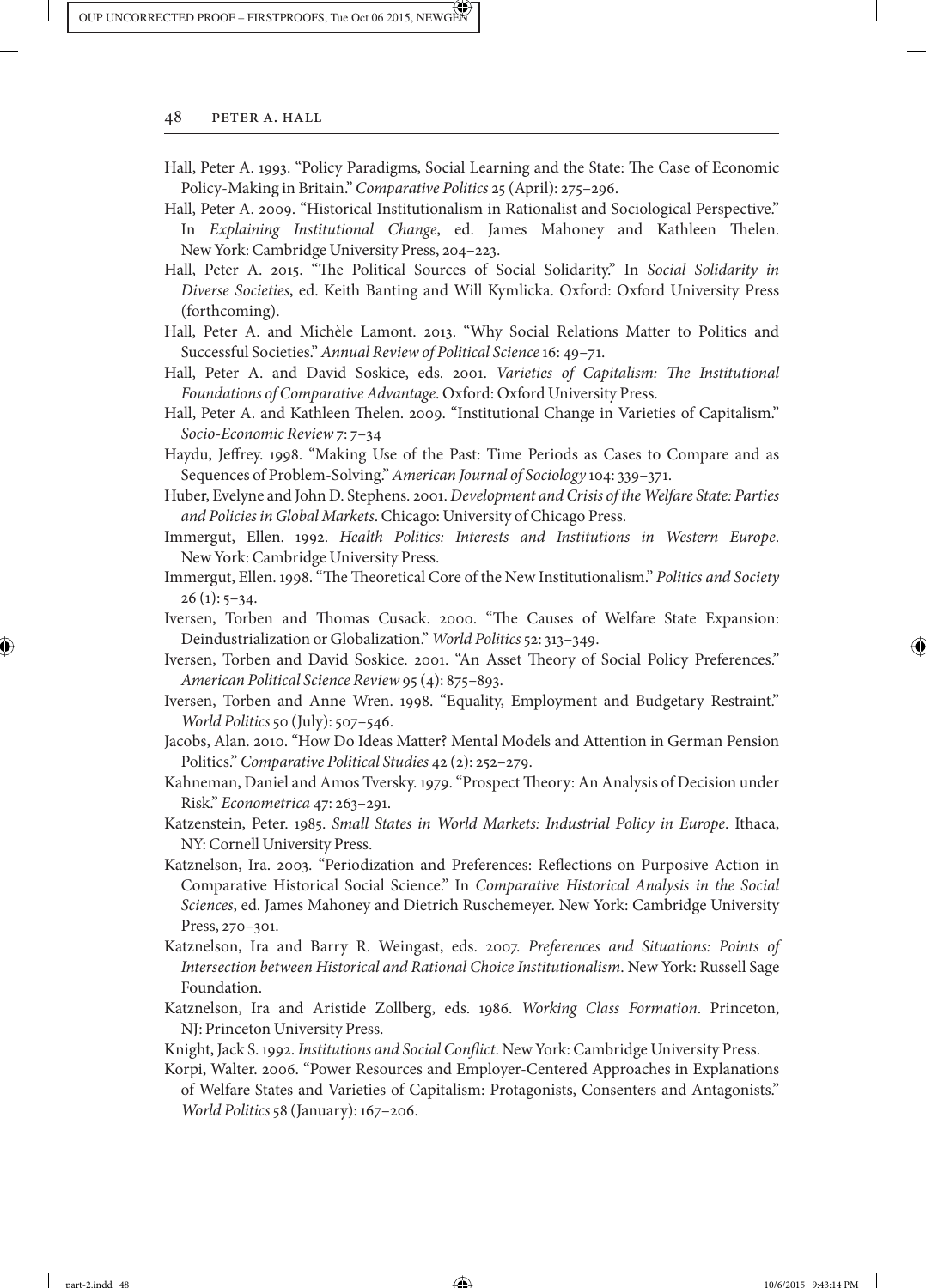- Krasner, Stephen D. 1984 . "Approaches to the State: Alternative Conceptions and Historical Dynamics." *Comparative Politics* 16 (2): 243-266.
- Krotz, Ulrich and Joachim Schild. 2013. Shaping Europe: France, Germany and Embedded Bilateralism from the Elysée Treaty to Twenty-First Century Politics. Oxford: Oxford University Press .
- Lieberman, Evan. 2001. "Causal Inference in Historical Institutional Analysis: A Specification of Period Strategies." *Comparative Political Studies* 34 ( 9 ): 1011–1035 .
- Linos, Katerina. 2013. *The Democratic Foundations of Policy Diffusion*. New York: Oxford University Press .
- McNamara, Kathleen. 1999. *The Currency of Ideas: Monetary Politics in the European Union.* Ithaca, NY: Cornell University Press.
- Mahoney, James. 2000. "Path Dependence in Historical Sociology." *Theory and Society* 29: 507-548.
- Mahoney, James and Kathleen Thelen. 2009. *Explaining Institutional Change*. New York: Cambridge University Press .
- March, James G. and Johan P. Olsen. 1989. *Rediscovering Institutions: The Organizational Basis* of Politics. New York: Free Press.
- Marshall, William J. and Barry R. Weingast. 1988. "The Industrial Organization of Congress, or Why Legislatures, Like Firms, Are Not Organized as Markets." *Journal of Political Economy*  $96 (1): 132 - 163.$
- Mayhew, David. 2002 . *Critical Realignments: A Critique of an American Genre* . New Haven, CT: Yale University Press.
- Meyer, John W. and Brian Rowan . 1977 . "Institutionalized Organizations: Formal Structure as Myth and Ceremony." *American Journal of Sociology* 83 ( 2 ): 340–363
- Moe, Terry. 2005. "Power and Political Institutions." *Perspectives on Politics* 3 (2): 215–234.
- Morrison, Bruce W. 2011 . "Channeling the 'Restless Spirit of Innovation': Elites, Masses, and the Institutional Contribution to Partial Democracy in Britain." *World Politics* 63 (4): 678–710.
- O'Connor, Julia S. and Gregg M. Olsen, eds. 1998. Power Resource Theory and the Welfare State: A Critical Approach. Toronto: University of Toronto Press.
- Offe, Claus and Helmut Wiesenthal. 1986. "Two Logics of Collective Action: Theoretical Notes on Social Class and Political Form." In *Disorganized Capitalism*, ed. Claus Offe. Cambridge, MA: The MIT Press.
- Orren, Karen and Stephen Skowronek. 2004. *The Search for American Political Development*. New York: Cambridge University Press.
- Padgett, John F. and Walter W. Powell. 2012. *The Emergence of Organizations and Markets*. Princeton, NJ: Princeton University Press.
- Palier, Bruno. 2005 . "Ambiguous Agreement, Cumulative Change: French Social Policy in the 1990s." In *Beyond Continuity: Institutional Change in Advanced Political Economies* , ed. Wolfgang Streeck and Kathleen Thelen. Oxford: Oxford University Press, 127-144.
- Parkin, Frank. 1974. *The Social Analysis of Class Structure*. London: Tavistock Publications.
- Pierson, Paul. 2001. ed. *The New Politics of the Welfare State*. New York: Oxford University Press. Pierson, Paul. 2004. *Politics in Time*. Princeton, NJ: Princeton University Press.
- Poletta, Francesca. 2006. It Was Like a Fever: Storytelling in Protest and Politics. Chicago: University of Chicago Press .
- Pontusson, Jonas. 1988 . *Swedish Social Democracy and British Labour: Essays on the Nature and Conditions of Social Democratic Hegemony* . Ithaca, NY : Cornell Western Societies Program .
- Przeworski, Adam and Henry Teune. 1970. *The Logic of Comparative Social Inquiry* New York: Wiley.